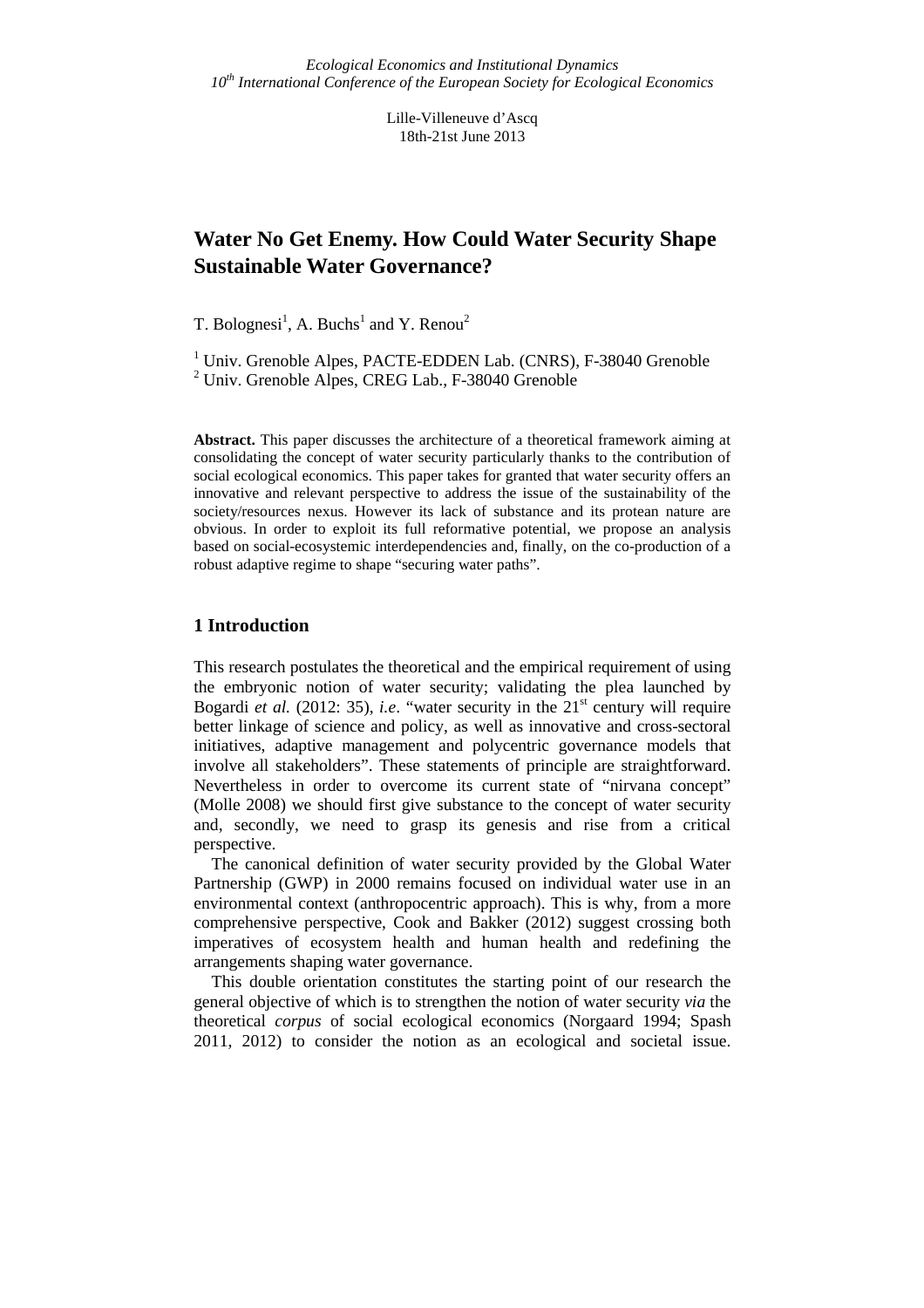Furthermore, it is particularly relevant to question the kind of governance associated with this concept.

Nevertheless, we consider that the emphasis put on water security in recent years reveals a shift of research on the adaptation of social ecosystems, leading to an increasing assertion of the primacy of "command and control" governance regimes. In response to the attempt to "divide" (Hodson & Marvin 1997) the issue of resource securitization, we propose an analysis based on social ecosystems' dependencies and, finally, on the co-production of a robust adaptive regime to shape "securing water paths".

We show that a "securing water path" implies a social ecological coevolutionary process that links the environment, values, organizations, knowledge and technology involving an iterative, participatory and polycentric governance of social-ecological systems (Ostrom & Janssen 2004). In an adaptive regime characterized by a multitude of decentralized learning processes, the appropriation of the political construction of a common future becomes the central issue.

Institutionalist approaches in terms of "reflexive governance" (Brousseau *et al.* 2012) and "adaptive management" (Pahl-Wostl *et al.* 2010) are relevant. Firstly these approaches rely on the self-regulation capacities of systems of agents at the local level (mutual learning from successes and failures). Secondly these approaches help in understanding the whole system's capacity, in terms of institutional monitoring safeguards, to mitigate the vulnerability generated by decentralized solutions. Thus regulatory power plays a new essential role, which departs from the traditional functions assumed in a "command and control" regime: it must ensure the coupling of decentralized organizational learning and institutional dynamics.

At first this paper attempts to analyze the different meanings of water security. We show that its polysemy generates a lack of substance and operability and we propose a typology of acceptations. The next stage is more theoretical and stems from both institutional and ecological economics. Finally the third stage concludes this research by discussing the application of this theoretical framework to urban water systems.

## **2 Water Security Relevance: from a "Nirvana Concept" to a Potential for Shaping Sustainable Water Governance**

The notion of "water security" grasps different meanings that reveal semantic instability. By and large, comprehensive acceptations aim at redefining water governance (debates on decentralization, devolution, participation, *etc.*) more or less explicitly. We present an overview of the main approaches and propose a typology.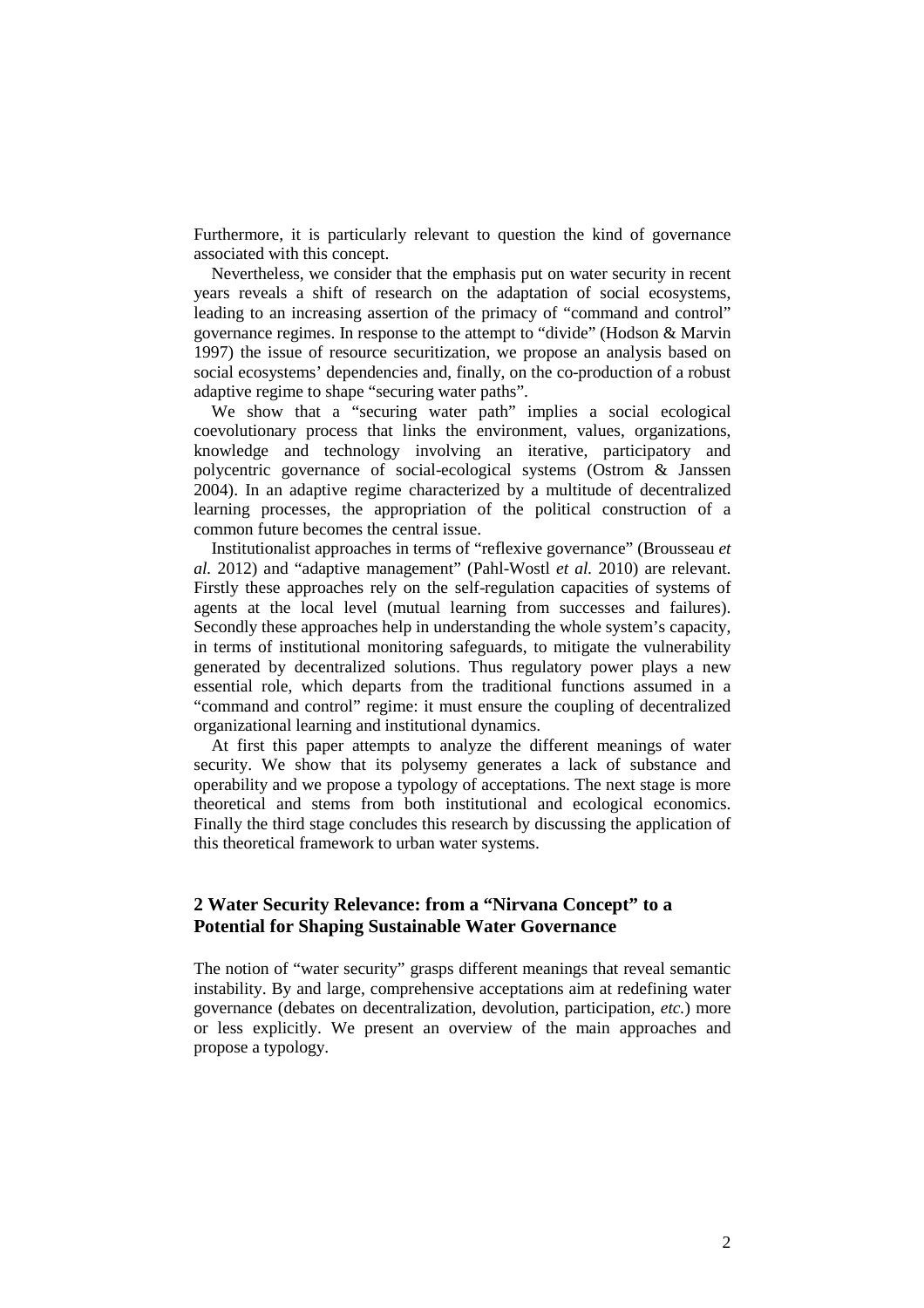#### **2.1 A Notion Sourced from Practitioners**

For operators and local communities, the notion of water security was assimilated a long time ago and refers essentially to the objective of securing water supply. It includes both qualitative and quantitative requirements (Barbier 2011).

Qualitative requirements concern both resources and distributed water (meeting emission, immission and process standards). Upstream, it means to protect resources for the production of drinking water, thanks in particular to water catchment protection areas. This issue is not new. In France for example, the mechanism of groundwater protection areas was set up by a decree-law in 1935 and became mandatory through the 1964 Water Act. As such, Miquel (2003) recommends to identify "sanctuary areas of strategic resources" where resources would be protected both in quantitative and qualitative terms. They should represent 1% of the territory of each district. In addition to these preventive solutions, which also include wastewater treatment and changes in agricultural and industrial practices, communities and operators could also adopt two complementary approaches: curative solutions (sophisticated methods of water treatment) and palliative solutions (dilute pollution, abandon catchments, *etc.*). Quantitative requirements are mainly linked to the risk of service intermittence. In addition to classical strategies to increase supply, quantitative security also involves network interconnection, efficient management of recycled wastewater, as well as drought management.

At the national level Canada could be cited as an example: water security aims at shaping its recent water policy (Norman *et al.* 2010; Zubricki *et al.* 2011). In France, the Council of Strategic Analysis also tackles the issue (CAS 2013). However, water security is dealt with a less comprehensive acceptation than in Canada. France focuses on supply security in a quantitative perspective to face climate hazards.

From the point of view of international organizations, the appropriation of the notion of water security is recent, and the year 2000 marked an important milestone. Firstly, the FAO (2000) issued a document in which water security was seen as a sub-component of food security and equated water scarcity. Note that this thematic continuity is common in pioneering works and both notions have often been confused (Falkenmark & Lundqvist 1998). By mentioning Ohlsson and Turton's "turning of a screw" allegory, this document calls to adopt an approach in terms of adaptation and change "both in society itself and in society's relationship with nature" (FAO 2000: 1-2). Adaptation facing an environmental crisis here refers to the pioneering work of Homer-Dixon for whom social ingenuity, *i.e*. "ideas applied to solve practical social and technical problems" (1995: 590), determines adaptation capacity and is the key factor of institutional change. For him, social ingenuity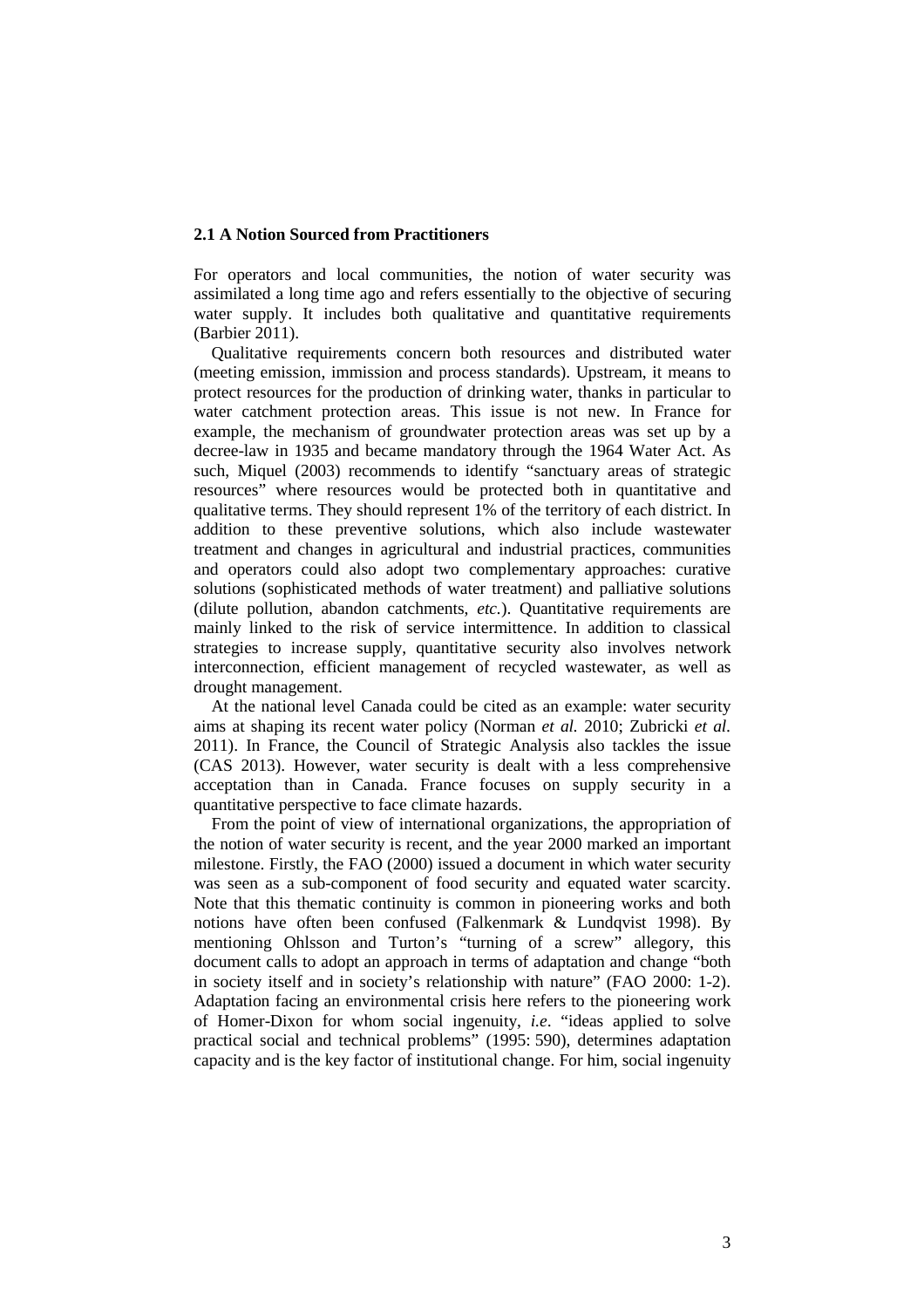takes precedence on technical ingenuity: the latter cannot emerge without the former.

Secondly, the Second World Water Forum organized by the World Water Council (WWC) held in The Hague in 2000, gave birth to a "Ministerial Declaration on Water Security in the 21<sup>st</sup> Century". Water security comprehends several main challenges: (i) meeting basic needs (access to safe and sufficient drinking water and sanitation); (ii) food security; (iii) protecting ecosystems; (iv) sharing water resources (especially for trans-boundary resources); (v) managing risks; (vi) valuing water and (vii) governing water wisely.

Here, good governance implies "the involvement of the public" and that "the interests of all stakeholders are included in the management of water resources". The implications in terms of governance converge with those of the FAO to increase the degree of consultation and involvement of stakeholders. However, the multidimensional nature of water security appears. Arguably, this feature is largely the result of the involvement of the Global Water Partnership. Its definition is still considered as canonical by many authors: "water security at any level from the household to the global means that every person has access to enough safe water at affordable cost to lead a clean, healthy and productive life, while ensuring that the natural environment is protected and enhanced" (GWP 2000).

The need to cross both social and environmental issues is confirmed. Nevertheless, van Hofwegen (2009) opposes two limits to this definition: first, it remains focused on individual water use in an environmental context (anthropocentric approach that prioritizes social and environmental imperatives); then, it does not take into account productive uses. This double criticism can also be addressed to the 2006 Human Development Report (UNDP 2006), in which water security aims at "ensuring that every person has reliable access to enough safe water at an affordable price to lead a healthy, dignified and productive life, while maintaining the ecological systems that provide water and also depend on water".

The WWC (2012) adds to health requirements (human security: meeting basic needs) and to environmental requirements (ecological security: ensuring the quantity and quality of water needed for protecting biological diversity and the lives of future generations), a requirement of economic security, *i.e*. "to ensure sufficient water to produce goods and services, means making water available in fair and affordable ways". Here again, the criticism related to the dichotomy environment/society is justified. Despite the attempt to propose a comprehensive acceptation of water security, water only appears as a resource to satisfy uses. This aspect is reflected in the document by a focus on water infrastructures needed to achieve water security.

Though this aspect is central, nevertheless Grey  $\&$  Sadoff (2007) show that without investment in institutions (rules and organizations in the broadest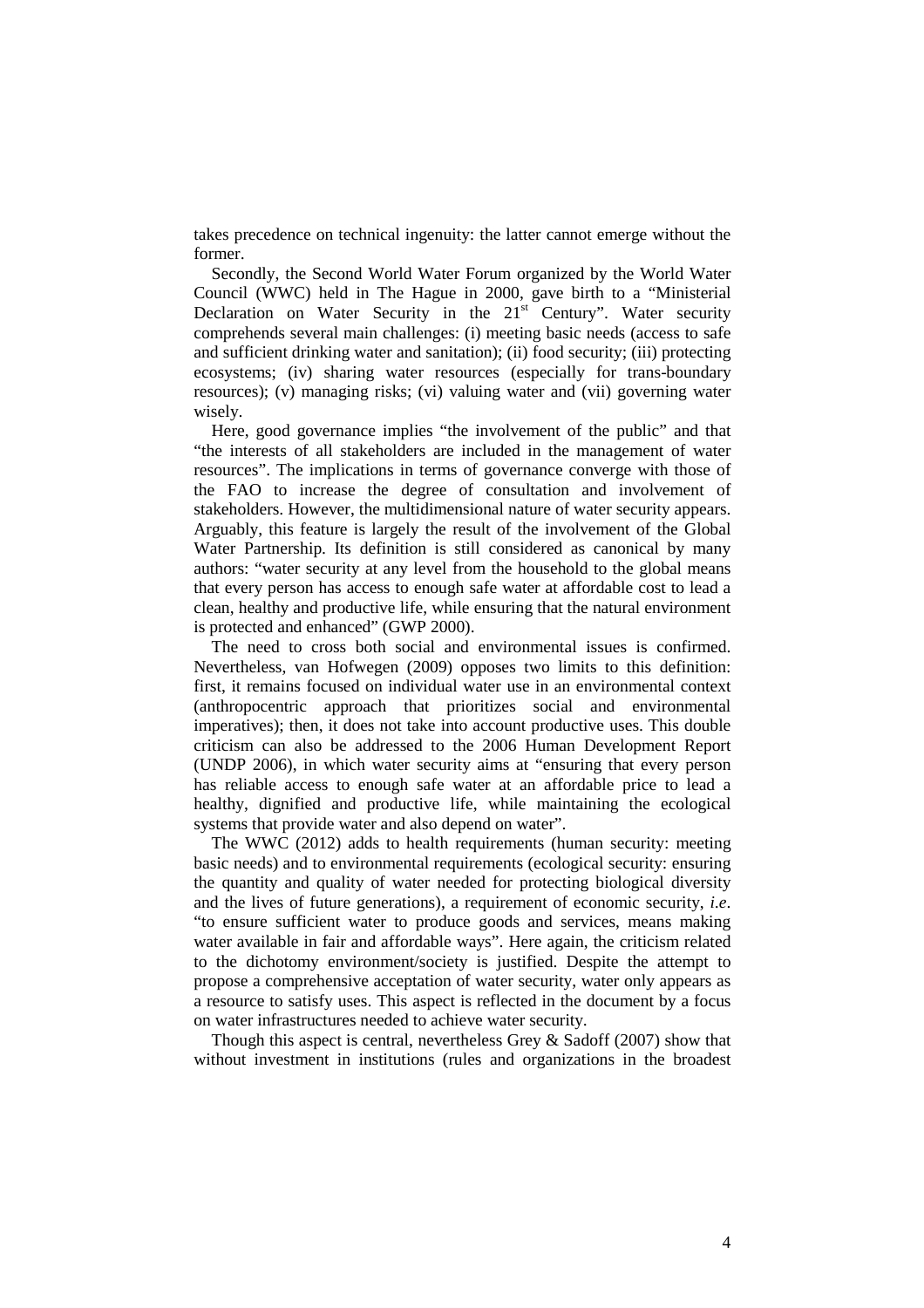sense), infrastructures are insufficient. Here, a problem remains considering the level of analysis: national scale erases local disparities (Vörösmarty *et al.* 2010). For example, Canada appears to be well supplied at the national scale, whereas some regions are water-scarce (Cook & Bakker 2012).

Finally, for UN-Water (2013: 1), "the umbrella of water security" offers "a holistic outlook for addressing water challenges", such as the Sustainable Development Goals that will supersede the Millennium Development Goals after 2015: "water security is defined here as the capacity of a population to safeguard sustainable access to adequate quantities of acceptable quality water for sustaining livelihoods, human well-being, and socio-economic development, for ensuring protection against water-borne pollution and waterrelated disasters, and for preserving ecosystems in a climate of peace and political stability". The document concludes with the requirements in terms of "good governance" considering the 10 key points proposed by Burchi (2012), among which: watershed management; polycentric coordination; flexible and decentralized mechanisms related to water rights; IWRM; risk management; protection of freshwater ecosystems, *etc.* Then the necessity to adopt a mode of governance based on consultation and participation is confirmed.

#### **2.2 Academic Appropriation: a Typology**

Over the 1990-2010 period, 418 publications in English refer to water security in the academic literature (including policy reports) and more than 50% of them were published in the last five years (Cook & Bakker 2012; Bakker 2012). However, the appropriation of the term by the scientific community was not accompanied by a clarification.

The first reason that explains the range of meanings and of methodologies used to analyze water security is disciplinary-linked. This conceptual diversity is enhanced by the variety of scales taken into account: from international and national scales (Starr 1991; Turton & Henwood 2002; Pachova *et al.* 2008) to local ones (the city for Lundqvist *et al.* 2003; the watershed for Norman *et al.* 2010). For Cook & Bakker (2012: 6): "the fact that disciplinary toolkits and frameworks imply that water security analyses use different scales complicates and, we would suggest, confounds a meta-analysis of water security across the disciplines". They propose to distinguish between approaches according to their target in four thematic clusters: (i) quantity and water availability; (ii) water related hazards and vulnerability; (iii) human needs; (iv) sustainability. However, they do not shape a typology; thus fourthtype approaches often cross the three other clusters.

Finally, this diversity is expressed by the degree of integration taken into account. According to the categories considered, water security is understood, on the one hand, as a uni-dimensional notion (often confused with water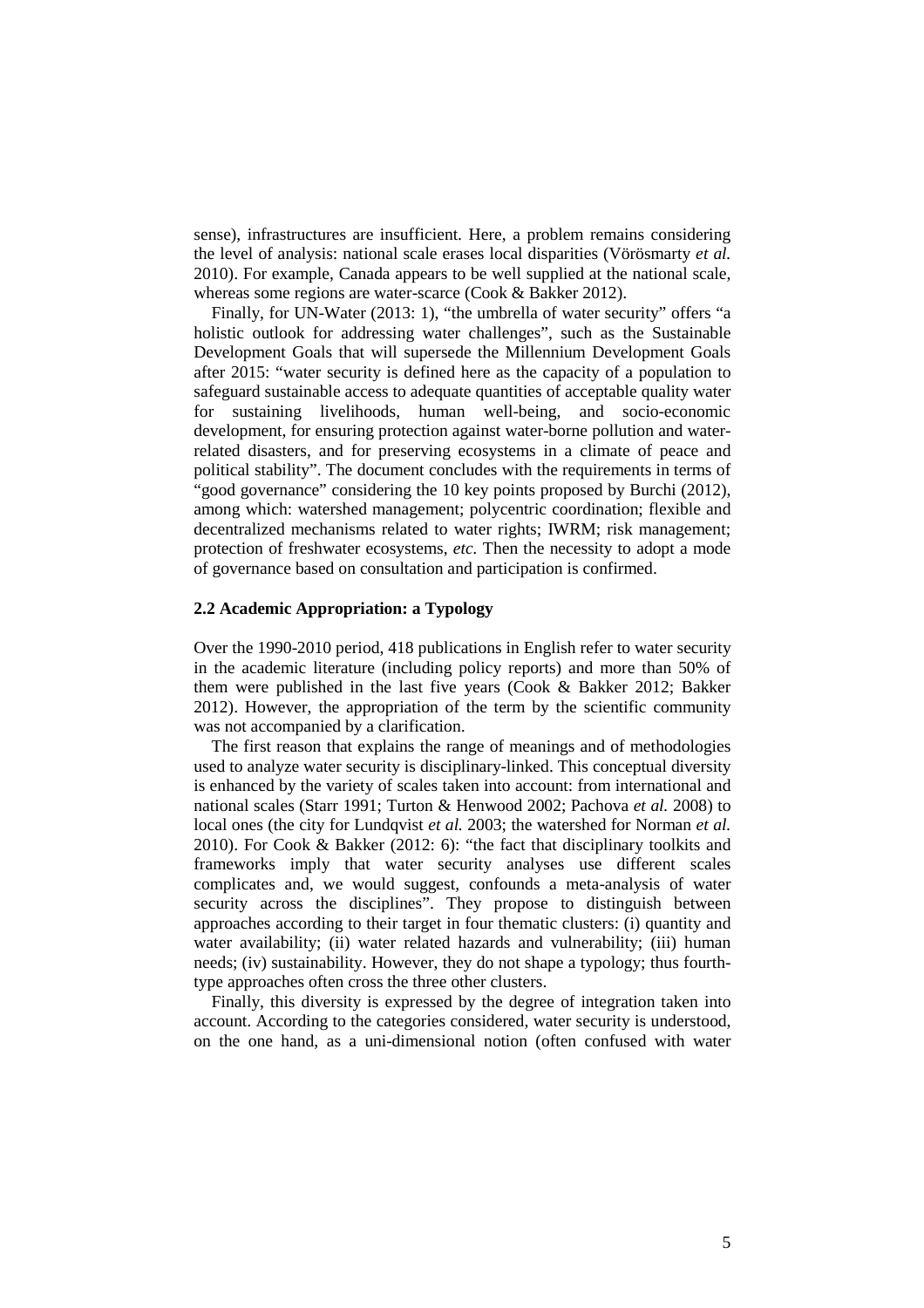scarcity); on the other hand, as a multidimensional notion that necessarily involves many uses and/or physical and social dimensions.

One of the most comprehensive definitions is proposed by Grey & Sadoff (2007: 545). Water security is: "the availability of an acceptable quantity and quality of water for health, livelihoods, ecosystems and production, coupled with an acceptable level of water-related risks to people, environments and economies". In this perspective, the work initiated by Karen Bakker (that aims at guiding forthcoming Canadian water policies), offers an acceptation that crosses ecosystem health and human health requirements and that questions water governance arrangements. According to these authors, water security encompasses five dimensions: (i) water resources; (ii) ecosystem health; (iii) human health; (iv) infrastructure; (v) governance.

Most research, particularly in social sciences, considers the link between water security and governance as crucial, and lead to recommendations for a renewal of governance: "no freshwater security without major shift in thinking" (Falkenmark 2000). However, they do not really develop these recommendations and, most importantly, they do not base them on a strong theoretical foundation. Thus, our paper is an extension of these perspectives: their conclusions coincide with our starting point.

We propose a typology of acceptations of water security that corresponds to our paper's goal, namely discussing the link between water security and the mode of governance (Fig. 1). Thus, we focus on acceptations that consider this link, without neglecting those that do not (*e.g*. hydrology for the resource dimension). This typology is shaped using two orthogonal axes. The horizontal axis is relative to the object's contour and partitions acceptations of water security according to their degree of integration. The degree of integration intends to reflect the diversity of uses (consumptive, productive, environmental) and interactions considered. In other words, it informs the unior multidimensional character of water security. Implicitly, this axis also reflects the interdisciplinary degree of approaches: highly integrated and comprehensive acceptations will necessarily involve more numerous and varied disciplinary *corpora* than poorly integrated ones. The vertical axis reflects the form of governance advocated  $-$  explicitly or implicitly  $$ thanks to the degree of stakeholder's involvement that characterizes it. The stakeholder's involvement refers to consultation and participation. It has two components: first, the range of stakeholders involved in the governance process; secondly, the ability of these stakeholders to continuously redefine the goals of governance. This axis classifies the various forms of governance along a *continuum* with two extremes: "command & control" (low degree of stakeholder's involvement) and reflective and adaptive governance (high degree of stakeholder's involvement). This axis also indicates whether the mode of governance advocated is dynamic or static, and therefore the degree of rigidity that characterizes it.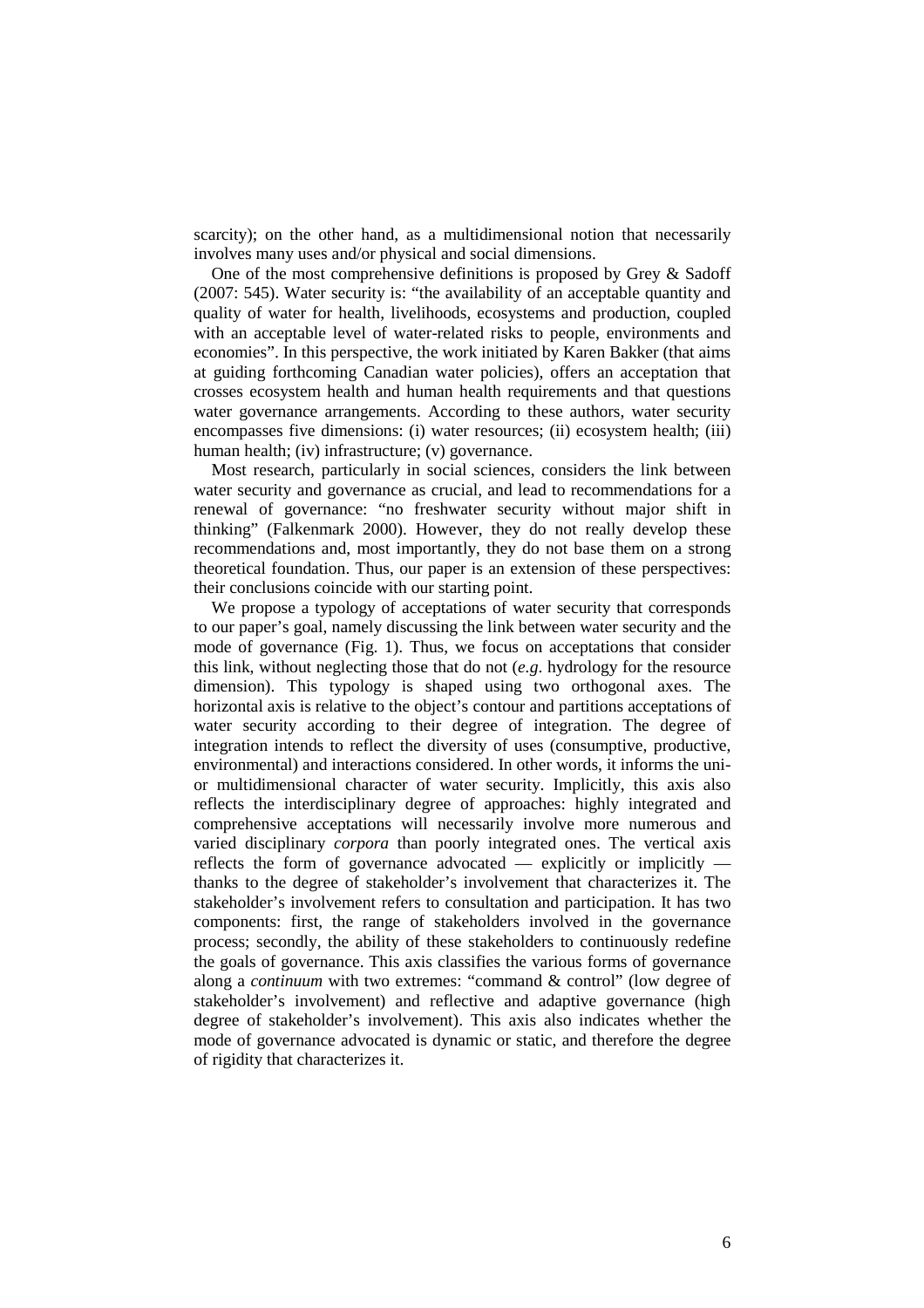

Fig. 1: A typology of water security acceptations: toward a "securing water path".

The unique feature of our research is linked to the purpose of water security. Indeed, with the aim to suggest a common and clear definition, Lautze & Manthrithilake (2012) urge "to move beyond qualitative definitions". As Cook & Bakker (2012: 98), they consider that research would benefit from focusing on the goal, not on the means to achieve water security. Contrarily we adopt a dynamic view of water security: it is not an end, a goal, but a process that is accompanied by a particular mode of governance to continuously enable the dynamic adaptation strategies of users (in the broad sense) in an evolving "hydro-social cycle" (Swyngedouw 2009).

Thus, we adopt the term "securing water path". It targets a sustainable mode of water use (normative notion) and involves: (i) an integrated acceptation, which includes social and ecological requirements, to reflect the relationships between various uses; (ii) an adaptive governance to increase the water path's securing potential. It means to move "beyond infrastructure" (Palmer 2010) to include governance and social learning as key strategies for more effective water governance and management. Theoretically, these conditions involves the need for an interdisciplinary approach to: (i) cross both society and the environment (which is not a scenery for social life); (ii) to account for adaptive dynamics considering ecological constraints and for the production of the environment. That is why we do not offer a conclusive definition of water security but seek to establish a theoretical foundation to approaches that converge to the upper right-hand quadrant of our typology.

## **3 Water Security Coherence: toward "Securing Water Paths"**

The combination of a large number of dimensions related to water security and the unique character of water (which is non-substitutable and vital) imply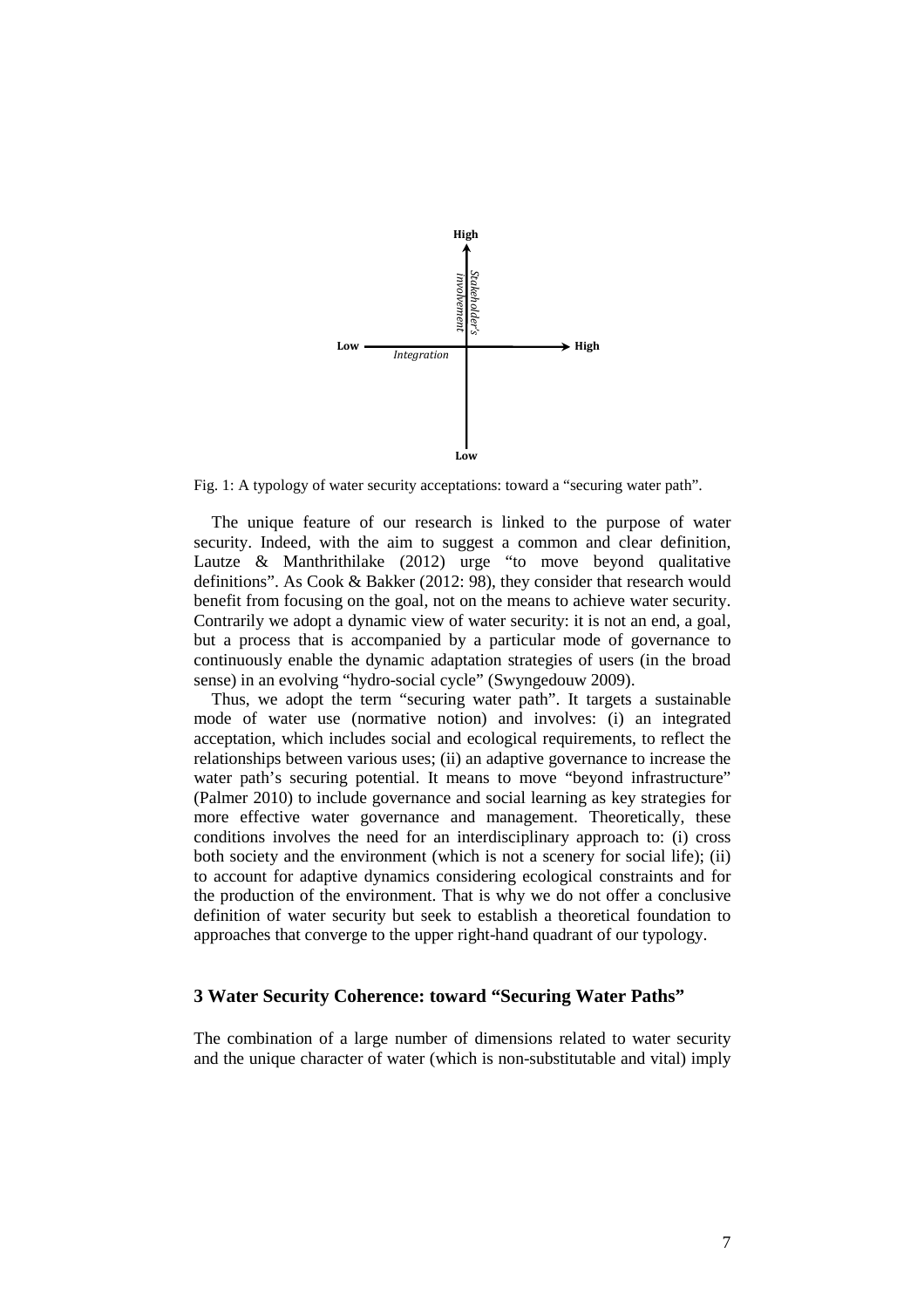that water governance requires "a multi-sectoral, multi-interest and multiobjective analysis in a broad societal context, involving social, economic, environmental and ethic considerations" (Savenije 2002: 741). Thus, our theoretical framework has to comprise all those aspects.

#### **3.1 Comprehensive Acceptation: A Coevolutionary Approach**

The ecological economics approach appeared in the late 1980s and brought together, under one banner, works that criticize traditional environmental economics approaches (Costanza & Daly 1987; Spash 1999). This interdisciplinary paradigm presents multiple theoretical and ideological sources of inspiration (Söderbaum 2007).

Here, we focus on the developments that consider the institutional dynamics of the society-environment relationship: how to characterize this relationship and how to understand its evolution to offer alternatives toward a sustainable future? These developments are part of an emerging "social ecological economics" (Spash 2011) or "sustainability economics" (Söderbaum 2007). In a broad sense, institutions as "social decision systems": "provide decision rules both for the use of resources and for the distribution of the income stream derived from such use". Rules adjust and accommodate, over time, conflicting demands from different interest groups in a society. Thus, the distribution of the income steam is one of the key forces of institutional change (Ciriacy-Wantrup 1969: 1319-1320). Institutions embody the formal and informal connections that shape the relationships between individuals, and between individuals and society in terms of "customary or instrumental behavioural patterns, political organisations, and economic systems, *etc.*" (Opschoor & van der Straaten 1993: 207). They epitomize the rules of the game, the balance of power, "entitlements" and all the mechanisms that directly or indirectly frame and influence the management of natural resources (Söderbaum 1992). The institutional arrangement is the outcome of a history specific to a social entity and it governs its future adaptive capacities. It is "path-dependent" (Appelgren & Klohn 1999).

The coevolutionary approach (Norgaard 1984) from an institutionalist perspective offers a sophisticated conceptual framework for understanding the many facets of water security. Based on biology, this concept grasped first an evolving process considering the mutual interaction between two species. It was then extended to interactions between the socio-economic system and the ecological system (Froger 1997: 153). In this approach, the economic system is described as open, interconnected with the natural system with which it interacts. Swaney (1987) devised the principle of "coevolutionary sustainability" endorsing an institutionalist approach defined as holistic, evolutionary and organic. Coevolutionary sustainability explicitly recognizes that environmental systems evolve interdependently along development paths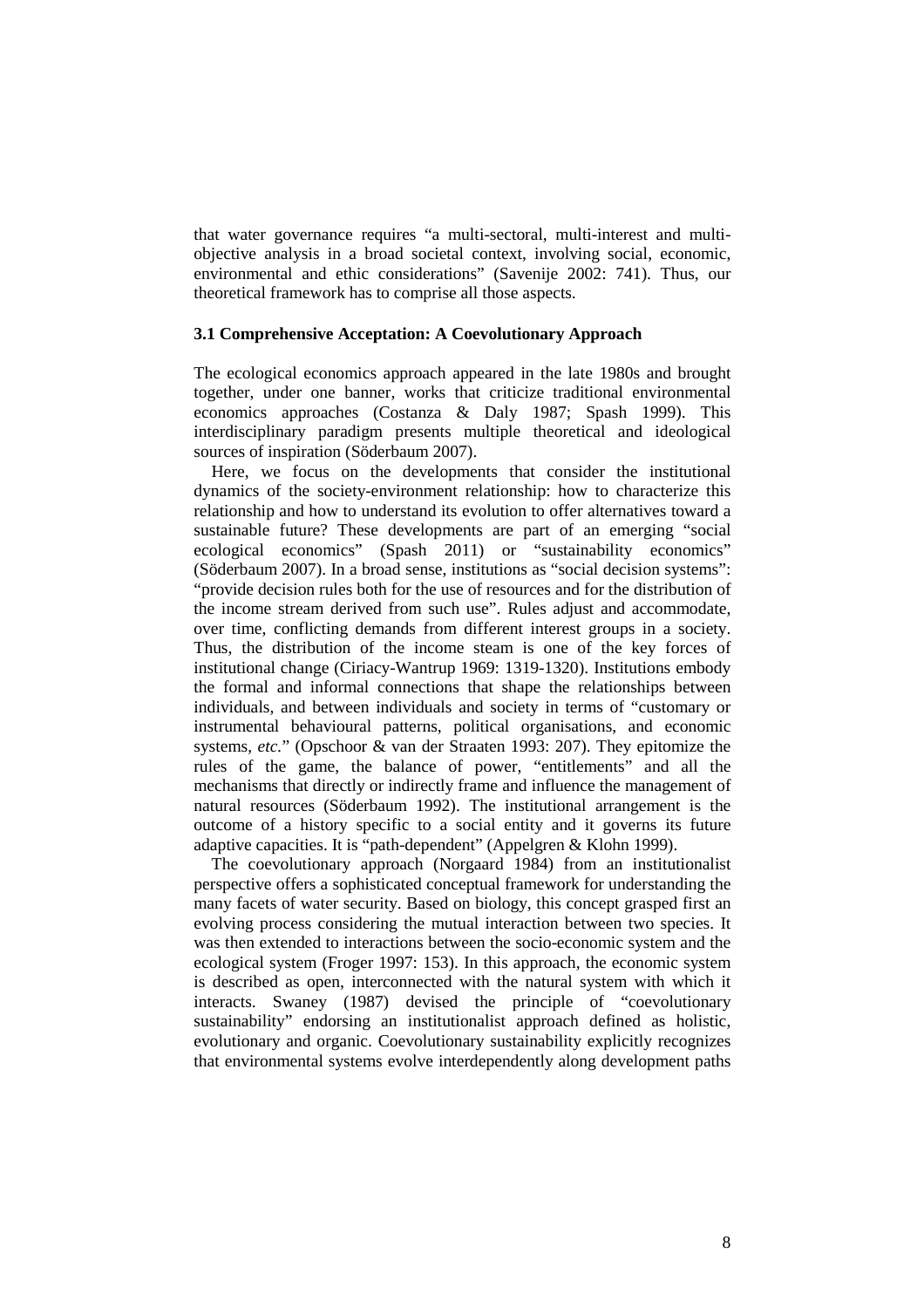that may or may not be sustainable and assume that development paths or applications of knowledge "that pose serious threats to continued compatibility of sociosystem and ecosystem evolution should be avoided" (Swaney 1987: 1750).

Dietz & van der Straaten (1992) furthered this approach by accounting for the phenomena of circular interdependencies, cumulative causality and feedback, which inherently occur between both systems. They provide three recommendations to set up an improved theoretical framework: firstly, the economic process is as an open system, with various impacts on the ecological system and *vice versa*; secondly, ethical judgements pertaining to both the quantity and the quality of natural resources we would like to preserve for future generations have to be reckoned with; thirdly, the theoretical framework has to be relevant for the analysis of the forces at stake in a given society and the institutional barriers which hinder sustainable development.

These logics recognize that human action can affect the environmental systems' evolution and break some causality chains, sometimes irreversibly. Furthermore, environmental externalities are presented as endemic and not as episodic, principally because of the economic principle of "cost shifting" (made easier by temporal and geographical distance). The question is to determine the adequate institutional arrangement to allow people and the environment to coexist without harming each other.

In these approaches, nothing is predetermined or ineluctable and the interactions between people and their environment are socially constructed, in terms of physical actions (withdrawals, waste, maintenance *etc.*), but also in terms of representations, or "images" to adopt Boulding's (1966) phrase. These approaches insist on the importance of culture, social norms, individual and social learning (see below) processes for environmental management in general and for water in particular. They also attempt to comprise and assume the complexity of environmental problems and aim at grasping the scope of the relations connecting the natural and the economic systems. Indeed the non-acknowledgment of this complexity partly explains the failure, from an environmental and human point of view, of many projects aiming at promoting adequate water management (Sullivan 2002). Those integrated approaches *de facto* reject simplistic solutions.

Thus, according to Barraqué (2004: 34), "management of such a particular common property as water is, does require a complex institutional arrangement. Simple and straightforward solutions designed for the sake of pure economic efficiency, like privatisation of water rights and their transferability, may well end up as unsustainable".

Kallis & Norgaard (2010: 692) defined five types of coevolution: biological coevolution; social coevolution; gene-culture coevolution; bio-social coevolution and socio-ecological coevolution. The latest corresponds: "to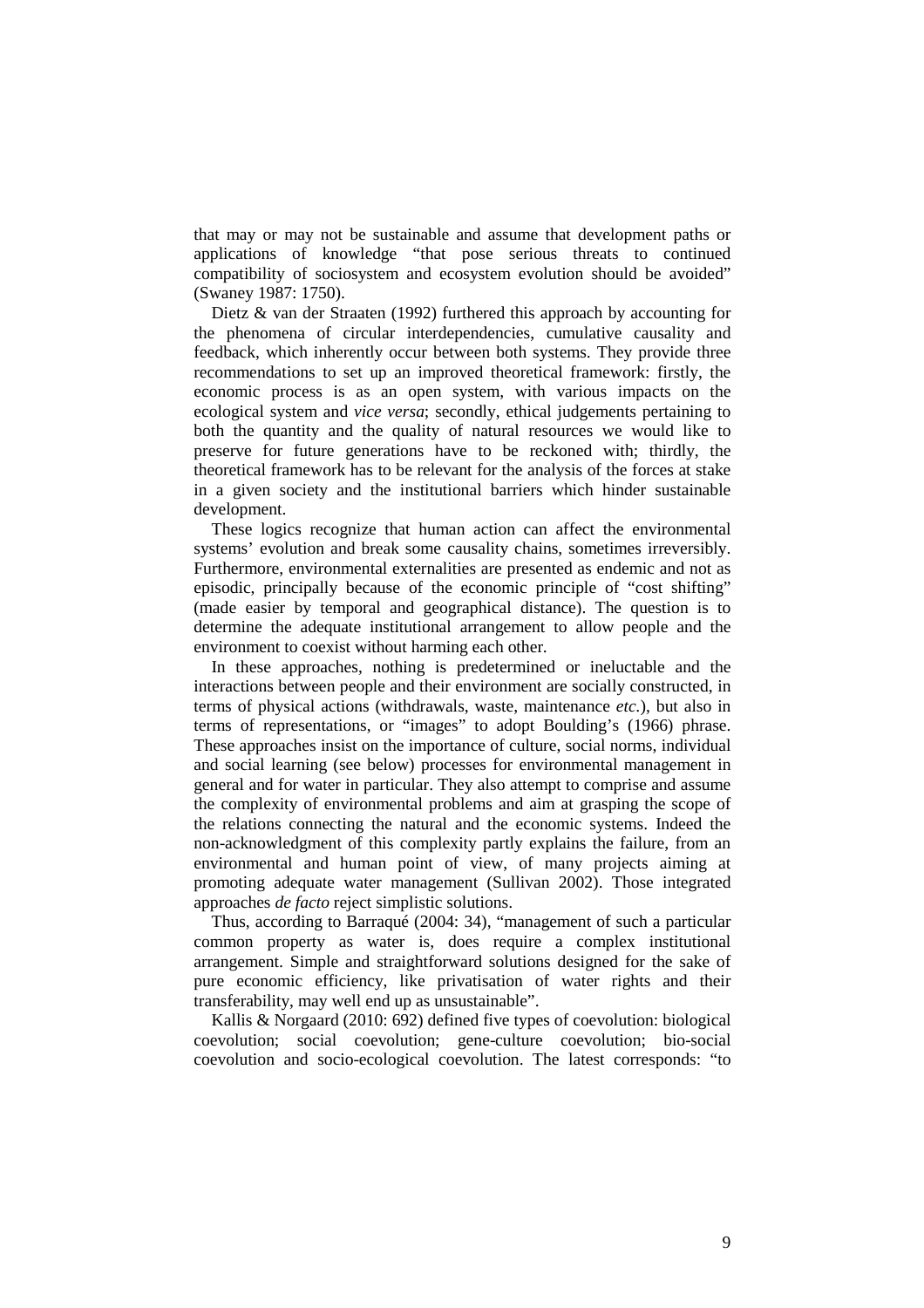cases where evolution in the social system affects the bio-physical environment, which in turn affects evolution in the social system. For example evolution of water technologies and consumptive practices spurred the transformation of rivers into dammed reservoirs; in turn the availability of abundant water supplies from dams selected for new water supply technologies and more consumptive water behaviours and practices".

Thus, a securing water path is a socio-ecological coevolutionary process that links the environment, values, organizations, knowledge and technologies. Environmental constraints (quality and quantity of resources, aquatic biodiversity, *etc.*) are neither absolute nor constant: "their effect is seen as conditioning, rather than limiting, social change" (Kallis 2010: 800). By specifying the quantities, qualities and processes estimated as appropriate, institutions frame human action. Thanks to institutions, the goal is to shape governance arrangements that continuously draw "ecological utilization spaces" or "environmental utilization spaces" (Opschoor & van der Straaten 1993). However, these paths cannot be completely fixed *ex-ante*.

Indeed, there is no "cupboard reserved for possibles": "it is the real which makes itself possible, and not the possible which becomes real" (Bergson 1998 [1930]: 185). This is especially true because the ecological constraints that condition institutional change are evolving. However, the definition of prescriptive norms for a desired society can reject certain options such as business as usual. Indeed, the performance of the economic and institutional processes must be assessed based on values that transcend individuals (Froger 1997). Among these values, "environmental compatibility" and the principle of "coevolutionary sustainability" are predominant (Swaney 1987). Thus, although decentralized learning processes are necessary (see below), they cannot totally replace national or international regulatory power to determine prescriptive norms. Sustainable governance will result from the combination of flexibility (consultation and participation) and rigidity (prescriptive norms defining "environmental utilization spaces" and modes of consultation such as democracy).

In a coevolutionary perspective, the objective of sustainable development requires an institutional change, concerning practices (withdrawals, distribution and use) as well as representations, or "thinking habits", to adapt the economic and social system to the natural system (Aguilera-Klink *et al.* 2000). Furthermore, inter- and intra-generational equity has to be taken into account, considering that water needs have to be managed following local specificities, due to the preponderance of social representations and organisations, as well as water management practices, all of them having emerged through history. Thus, reconsidering governance to cope with water security is key. It has to be adaptable, integrated and dynamic and to respect possible scenarios toward securing water paths.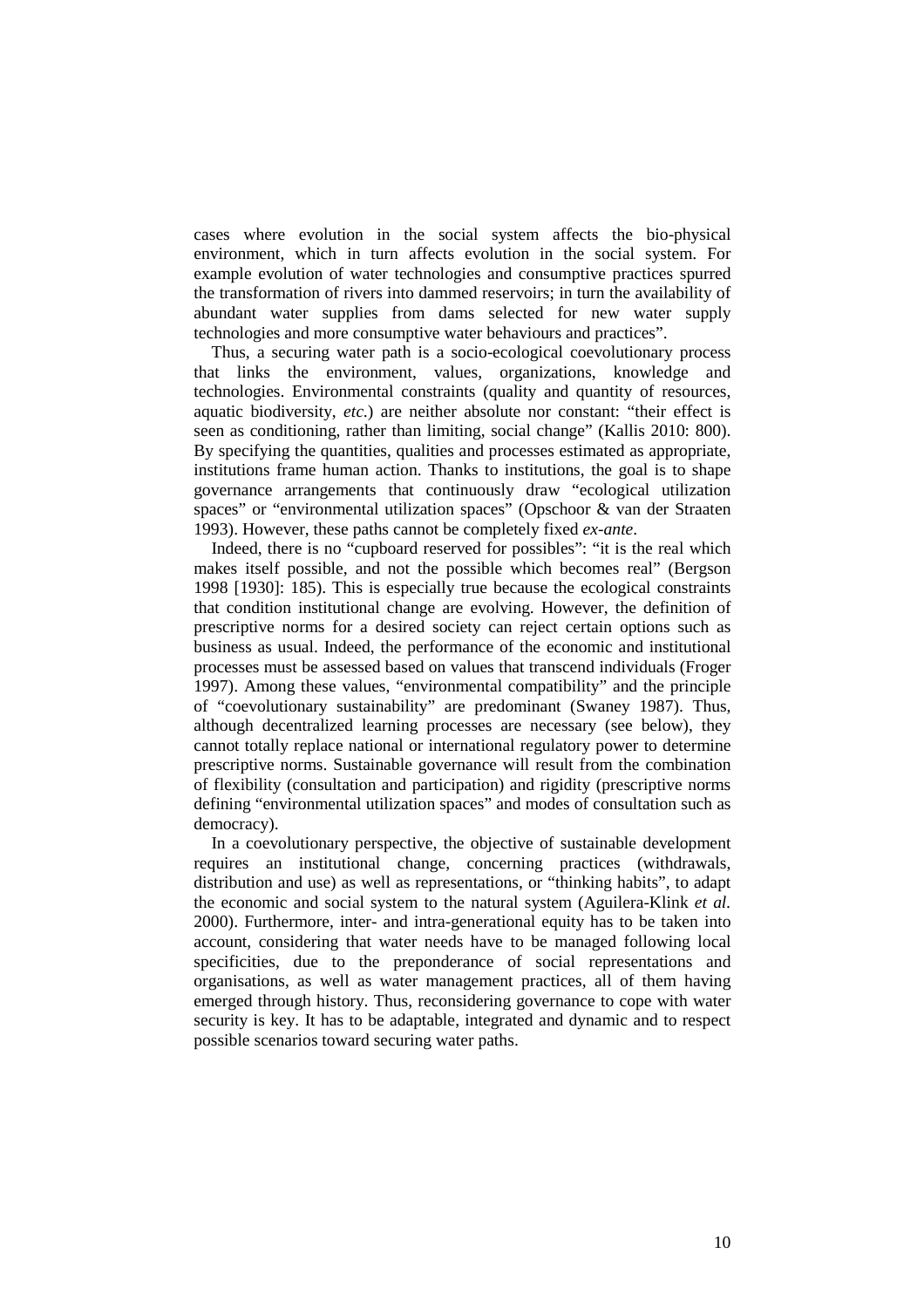## **3.2 Dynamic Acceptation: Adaptive Management to Shape Sustainable Options**

This exploratory research aims at answering the call formulated by Spash (2012: 44-45), *e.g*. describing a new "tentative vision for ecological economics". We refer to Ferguson *et al.* (2013) who compare the main "transformative change" approaches of co-evolutionary systems. By identifying a theoretical *continuum* we build the theoretical framework of a "securing water path". Three segments shape this *continuum*: a "taxonomical system", a "theoretical system" and an "operational scheme". Each of them has its proper theoretical and conceptual components (Table 1).

Table 1: Attributes of selected analytic frameworks (adapted from Ferguson *et al.* 2013: 268).

| <b>Attribute</b>                            | <b>SES Sustainability</b><br><b>Framework</b>                                                                      | Panarchy<br><b>Framework</b>                                            | <b>Management</b> and<br><b>Transitions</b><br><b>Framework</b>                                              |
|---------------------------------------------|--------------------------------------------------------------------------------------------------------------------|-------------------------------------------------------------------------|--------------------------------------------------------------------------------------------------------------|
| <b>Key</b><br>references                    | $Cox(2011)$ ; Ostrom<br>(2007, 2009); Ostrom<br>& Cox (2010)                                                       | Berkes et al.<br>(2003); Folke<br>(2006); Gunderson<br>& Holling (2002) | Pahl-Wostl (2009);<br>Pahl-Wostl et al.<br>(2010)                                                            |
| <b>Theoretical</b><br>roots                 | Resilience; socio-<br>ecological systems;<br>institutional analysis<br>and development                             | Resilience; ecology;<br>social-ecological<br>systems;<br>complexity     | Transitions; social-<br>ecological systems;<br>social learning;<br>institutional analysis<br>and development |
| <b>Key</b><br>concepts                      | Nested tier of<br>variables; networked<br>action situations                                                        | Adaptive cycle;<br>panarchy; rigidity<br>trap; poverty trap             | Action situation;<br>policy cycle; social<br>learning                                                        |
| Level of<br>theory                          | Taxonomical system<br>to organize data                                                                             | Theoretical system<br>to explain<br>conceptual<br>relationship          | Operational scheme<br>to test theoretical<br>systems with<br>empirical data                                  |
| <b>Purpose</b>                              | Organize variables<br>typologically to aid<br>meta-analysis of case<br>studies                                     | Analyse<br>disturbances and<br>adaptive capacity in<br>dynamic systems  | Guide management<br>of water systems by<br>comparative analysis<br>of case studies                           |
| <b>Example</b><br>empirical<br>applications | Intentional<br>communities in<br>Indiana; Voluntary<br>action in tourism for<br>common-pool<br>resource management | Boreal forests in<br>Sweden:<br>Management of the<br>Galapagos Islands  | Flood protection in<br>the Tisza basin;<br>Groundwater in the<br>Upper Guadiana<br>Basin                     |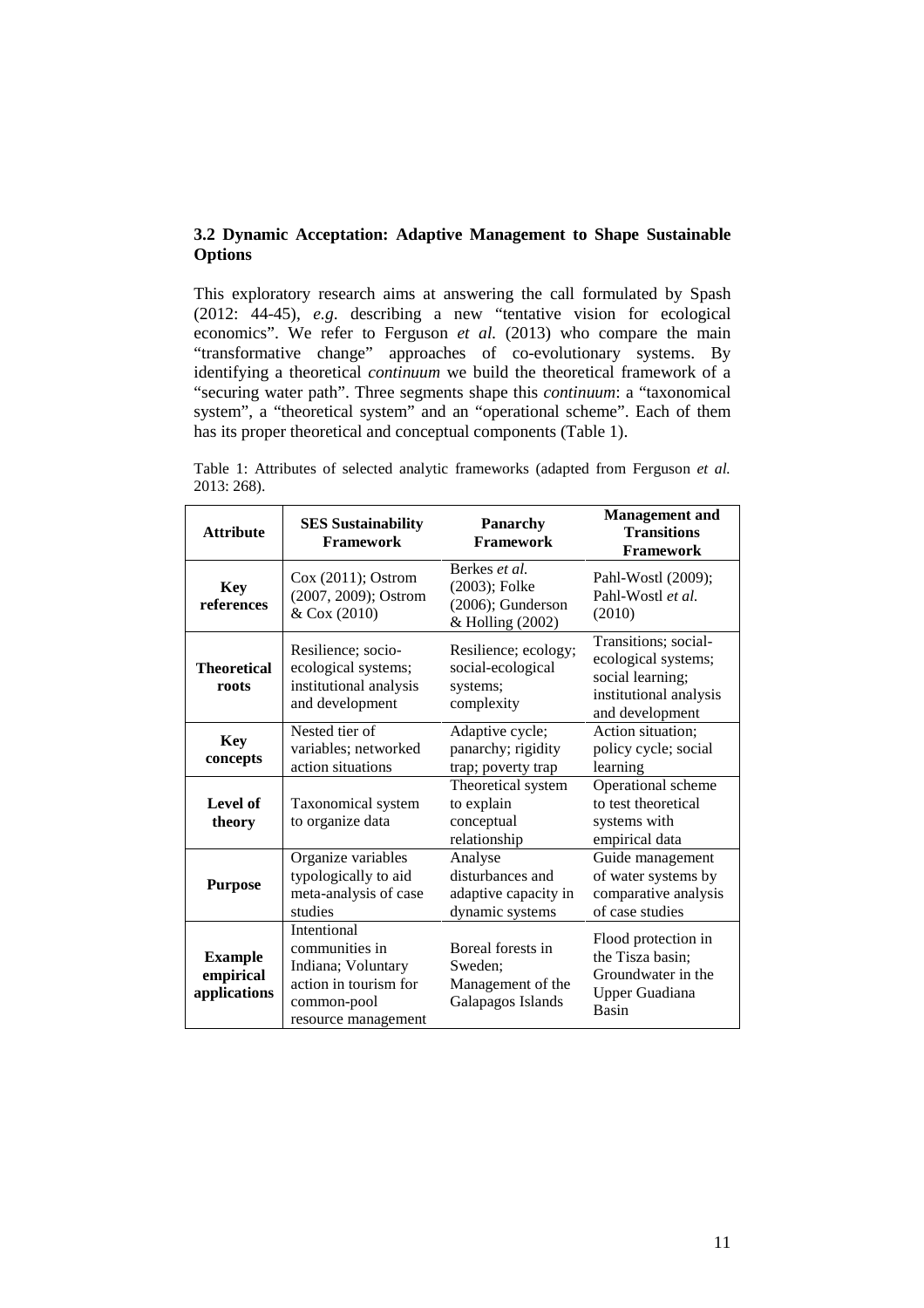Firstly, as a taxonomical system, the "socio-ecological sustainability framework" (SES) helps in identifying key variables and their interactions (Ostrom 2007, 2009; Cox 2011). It gives a static view of the system and it is coherent with the previously adopted acceptation of securing water path (integrated *via* a coevolutionary approach) (Kallis & Norgaard 2010). The whole system typifies the articulation of two coevolutive sub-systems: (i) the "economic component" related to the reciprocal adjustment of supply and uses (it refers to resource and technology characteristics); (ii) the "institutional component" related to rules which frame the rights to own, appropriate and use water, and to other main elements of coordination (political, organizational and  $\text{legal}$ <sup>1</sup>.

Secondly, our theoretical system is based on the conceptual relationships explaining change in socio-ecological systems proposed by the "panarchy framework" (Gunderson & Holling 2002; Ostrom & Jansenn 2004; Folke 2006). In the wider concept of panarchy, the "adaptive cycle" is a heuristic scheme aiming to understand SES dynamics, set off by stakeholders' interaction and by a creative destruction process (Carpenter & Gunderson 2001). It is a four-stage sequence, both varying in time and in intensity (Fig. 2):

- (i) strong growth (r) initiates the cycle;
- (ii) a long accumulative and resource control process during which resilience slows down (K);
- (iii) often triggered by a fast depression, a stage of discharge starts  $(\Omega)$ ;
- (iv) the system recurs or reorganizes itself ( $\alpha$ ).

Evoking Schumpeterian dynamics, the system evolves in two main phases: the first one comprises stages (r) and (K); the second one, stages  $(\Omega)$  and  $(\alpha)$ .



Fig. 2: Adaptive cycle (Blackmore& Plant 2008: 229).

<sup>&</sup>lt;sup>1</sup> For more details, see also the "water use mode" (Buchs 2012) and the "urban water system" (Bolognesi 2012).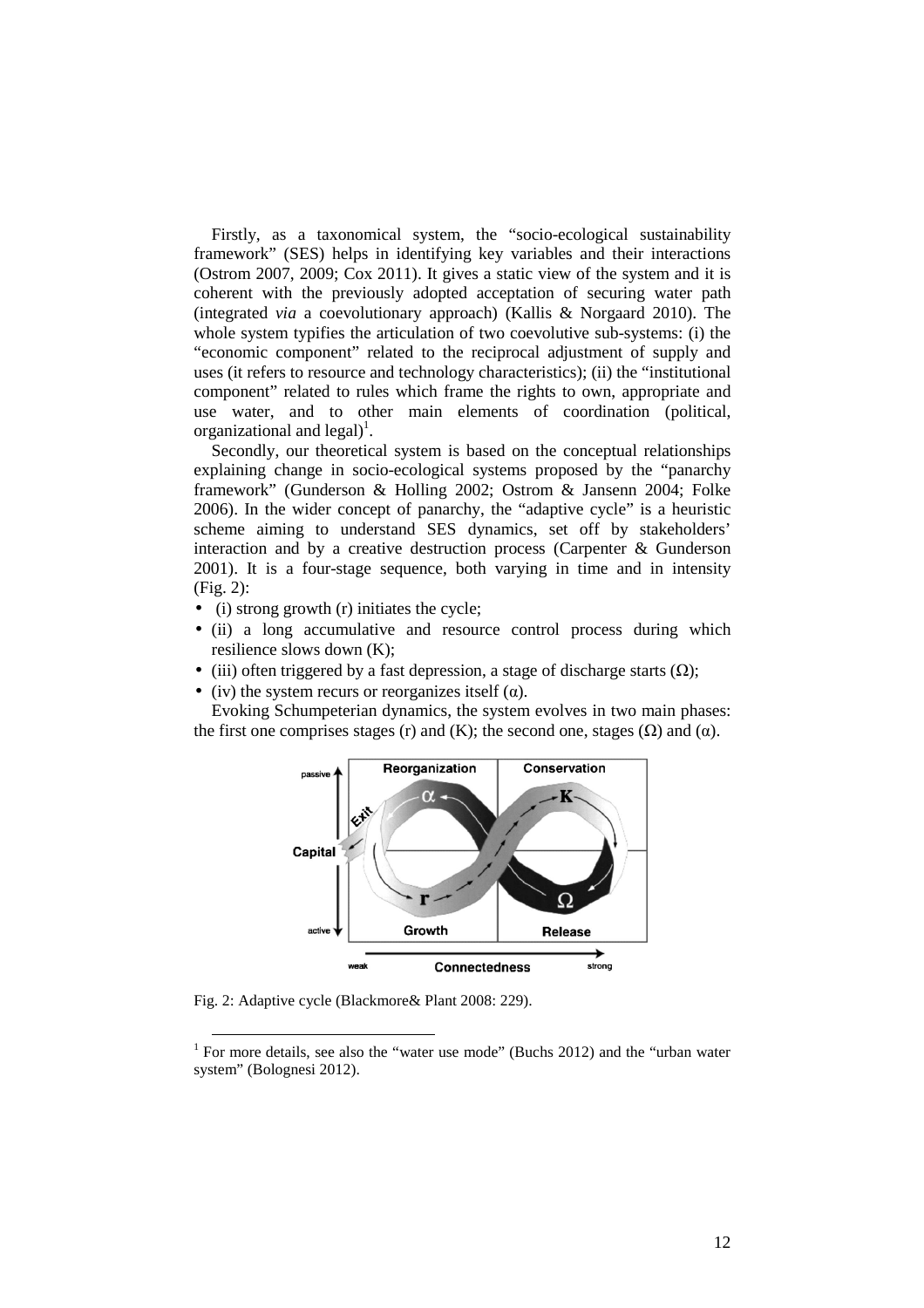The first phase is relative to the management of the system's production. The objective is to maximise income (Ostrom & Jansenn 2004). Due to a strong control, the system evolves slowly and, contrary to its resilience, the system's connectivity increases. It results in a growing vulnerability to perturbations. Consequently, the risk to experience an undesired steady state emerges. The second phase is an innovative process aiming at increasing the system's flexibility for re-launching positive dynamics. The whole system changes suddenly and needs to be spurred by influential ideas. Stakeholders look for new combinations of inputs to improve the system's properties (Kuhnert 2001). These changes imply strong institutional innovation. Those semi-autonomous and hierarchized sub-systems, linked by triggers, shape the dynamics of the global cycle and, thus, of the whole system. The adaptive cycle reveals that trade-offs and synergies exist between production and resilience. As Falkenmark (2003: 2043) points it: "because driving forces are acting on the social system, ecosystem management is a question of living with change while securing long-term ecosystem productivity". Nevertheless, enhancing resilience is not neutral: it generates costs and gains, justifying the need for consultation and participation.<sup>2</sup>

Two alternative strategies can emerge from the panarchy framework. The first one consists in maximizing gains from phase 1 to finance phase 2 readjustment costs. Three main problems appear:

- strong magnitude of potential shock;
- major risks linked to thresholds and irreversibility;
- significant distance between different steady states (resulting in increasing difficulties to adapt).

The second strategy tries to hold back the destabilizing potential charge during phase 1 and to maximise the capacity to implement innovative switches during phase 2. Four comments about this strategy:

- phase 1 does not follow an objective of maximization any longer;
- the creation of development options becomes a major objective;
- shock magnitude is quite low comparing to the first strategy;
- compared to the first strategy, the proximity between steady states increases and as does shifting frequency.

The implementation of securing water paths requires adopting the second strategy. In the short term, costs increase because the goal to create options partially replaces the maximization of gains. Nevertheless, this strategy is

<sup>&</sup>lt;sup>2</sup> From the perspective of the coevolutionary approach, gains and costs are non exclusively monetary. Ecosystem services, among others, have to be integrated. By evaluating the interdependencies between economic activity and the environment, Houdet *et al*. (2012) give an illustration of an accounting of the ecosystem services' value in assets and liabilities. On the valuation of ecosystem services, see also the controversial but major paper by Costanza *et al*. (1997).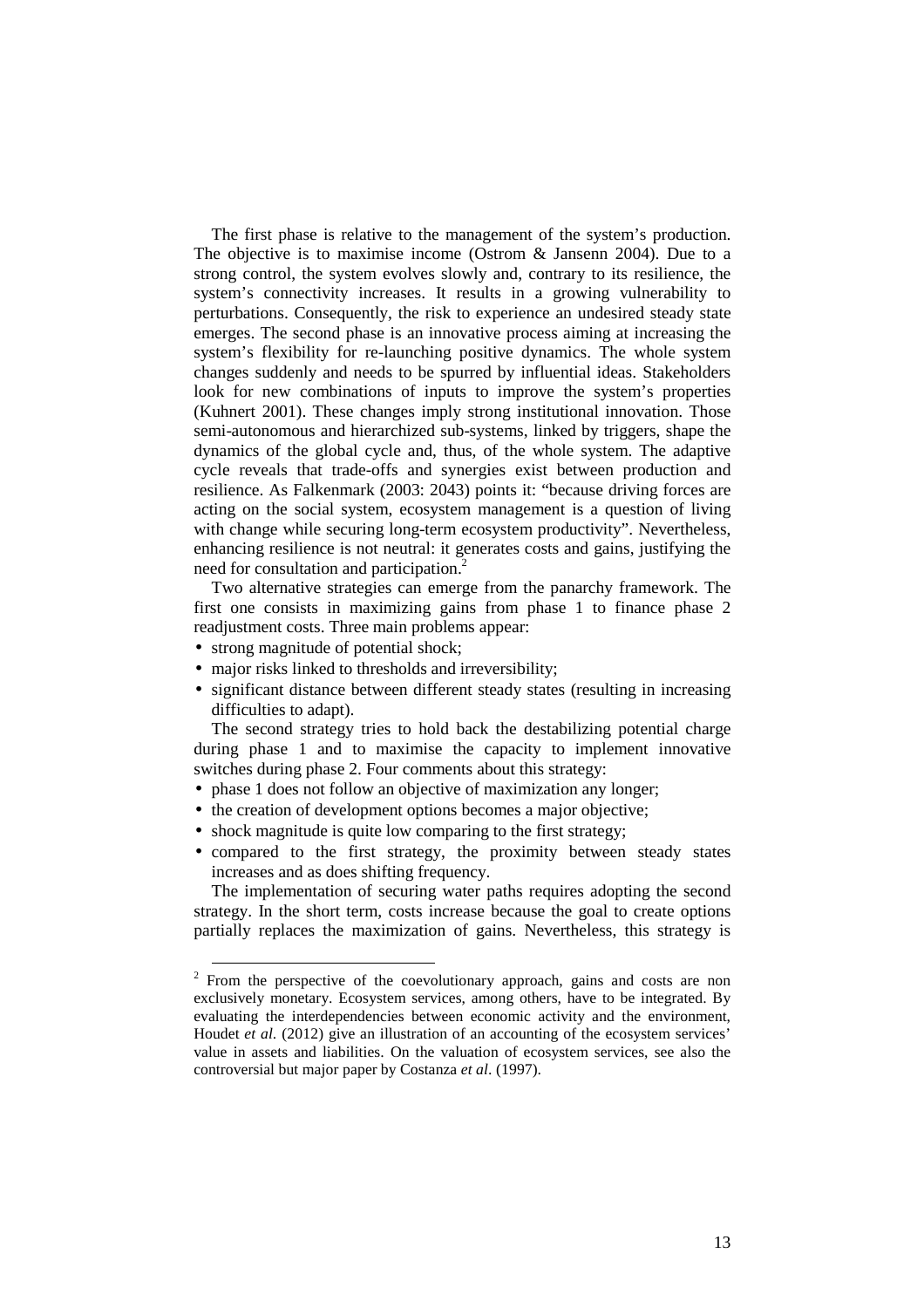more sustainable due to a more uniform repartition of costs in time — that enhance intergenerational equity— and to a minimization of the risks linked to development's irreversible consequences. Moreover, the multiplication of potential development alternatives could improve intragenerational equity if the distribution of gains and losses in the population emerges from a collective choice among numerous realistic options.<sup>3</sup>

Thirdly, to be complete, the theoretical governance scheme allowing to shape securing water paths must integrate operational considerations. As an operational scheme, we use the "management and transitions framework" which shapes the notion of "adaptive management" (Pahl-Wostl 2009). Adaptive management involves maintaining the adaptive capacity of a system *via* social learning, participation and the elaboration of a road-map: "adaptive capacity refers to the ability of a resource governance system to first alter processes and if required transform structural elements in order to better cope with experienced or expected changes in the societal or natural environment" (Pahl-Wostl *et al.* 2010: 572). This kind of management conflicts with a regime of governance based on control and prediction, as those located in the lower part of the typology presented above. In this case, managers target desired states whilst preserving and developing mechanisms of the system's reorganisation (Walker *et al.* 2002). Thus: "adaptive management is here defined as a systematic process for improving management policies and practices by systemic learning from the outcomes of implemented management strategies and by taking into account changes in external factors in a pro-active manner" (Pahl-Wostl 2010: 573).

Taking an institutionalist point of view, the learning capacity improves the potential of coordination because institutional change rests upon a trial-error approach (Ostrom 1990). Thus, stakeholders question their habits and mental representation by modifying their behaviours. Hodgson (2007) calls this process "reconstitutive downward causation". This learning capacity endogenizes institutional change but does not downplay the relationship between behaviour and finality. In the dynamics of an adaptive cycle, learning stimulates the emergence of influential ideas needed for the reorganization of the system during the second main phase. As well as learning, participation increases the range of these ideas and enables the making of concerted choices toward securing water paths (upper part of the typology). Moreover, the combination of these two principles of governance develops the reflexive dimension of governance (Brousseau *et al.* 2012). Due to these mechanisms, a securing water path increases the degree of intentionality in governance.

<sup>&</sup>lt;sup>3</sup> Thus, securing water path and IWRM are distinct considering their status: the first one is a process meanwhile the latter could be seen as a modality of its operationalization (on this discussion, see Cook & Bakker 2012).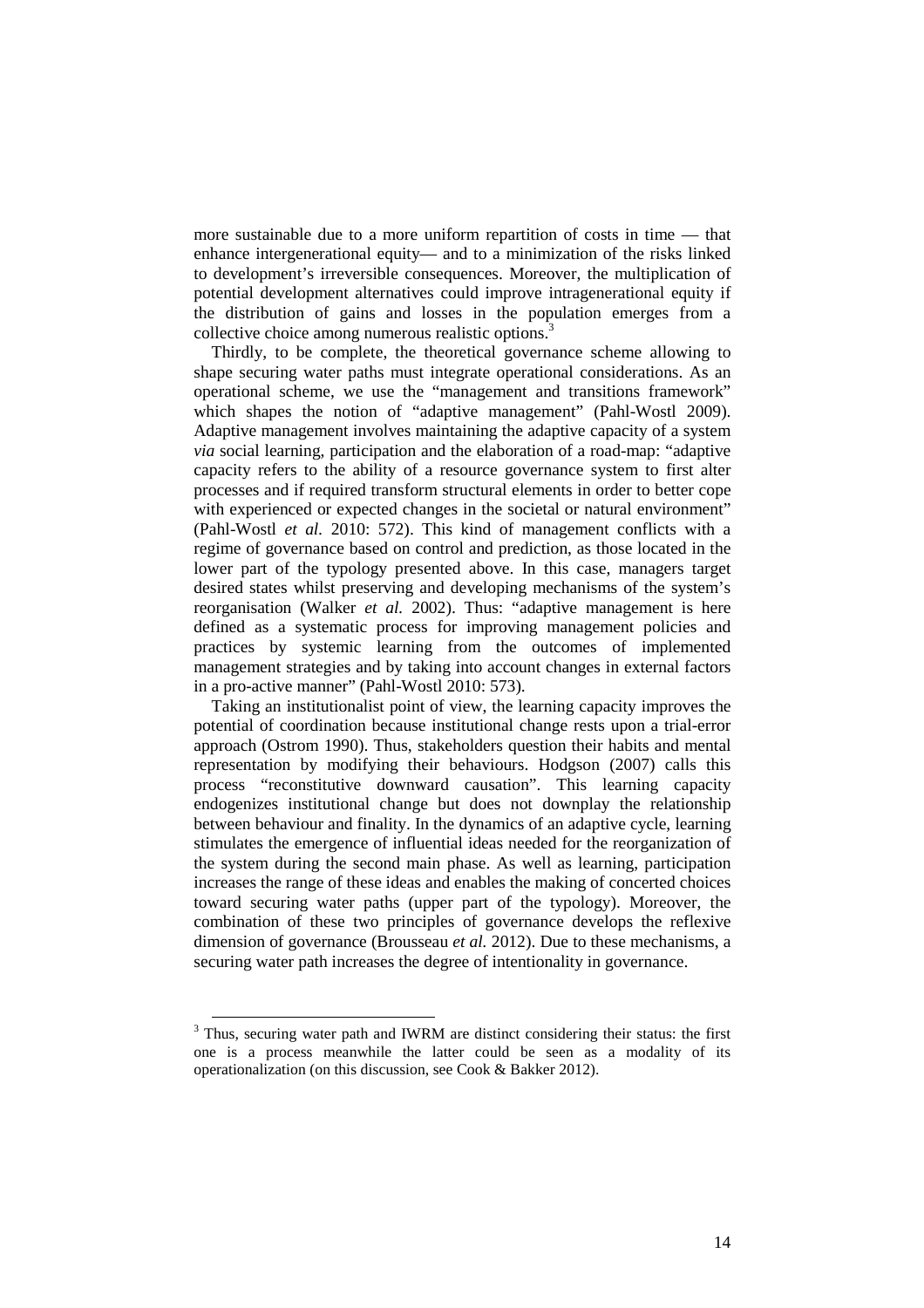Thus, adaptive management accelerates the frequency of the recursive loops that link stakeholders and the social structure. We call recursive loop the sequences of upward causation and reconstitutive downward causation in the interactions between stakeholders and institutions (Hodgson 2007). This frequency highlights the fact that institutions have to be "agent sensitive institutions" to build securing water paths. These institutions are those "in which the reigning equilibria or convention can be significantly altered if the preferences or dispositions of some agents are changed, within a feasible set of personality types" (Hodgson 2006: 16).

To summarize, following a securing water path requires a type of governance that tends to continuously conserve and build options. Instead of trying to forecast, the goal is then to establish favourable conditions for adaptability, *i.e.* the emergence of feasible and varied alternative strategies. Incorporated in a trial-error approach, managers and stakeholders build an evolving process to cope with vulnerability.<sup>4</sup> Consequently, technical and operational choices cannot get round both the complexity of local situations to regulate and the deliberative determination of the rules of collective choices.

## **4 Water Security Governance: A Discussion Stemming from Urban Water Systems**

The theoretical mechanisms presented above need to be confronted with reality. Because this research is exploratory we only consider their potential concrete manifestation. Following Spach (2012), a normative vision is necessary at this point of the analysis. To draw the outline of this vision we refer to Heynen *et al.* (2006: 11-13), whose scope could be synthesized in three key points: the system's history, the democratic process of the stakeholders' involvement and, the consideration of "non human actants".

Firstly, "environments are combined socio-physical constructions that are actively and historically produced, both in terms of social-content and physical-environment qualities" (Heynen *et al.* 2006: 11). This statement reveals a form of path dependency in the co-evolution of the system which is crucial for governance. For example, in 1989, the British water services were privatized and most of the new companies did not invest sufficiently in water infrastructure. Consequently, during the 1995 major drought, the system was unable to satisfy users: "from this perspective, the Yorkshire drought was neither simply a freak of nature, nor an isolated case of spectacular mismanagement of a water supply system, but rather what Neil Smith terms 'produced scarcity in nature' (Smith 1984, 60). The restructuring of YWS

 $\overline{a}$ 

<sup>4</sup> For example, to cope with global warming, Magnan *et al.* (2012) propose a methodological scheme in three steps to shape "vulnerability paths".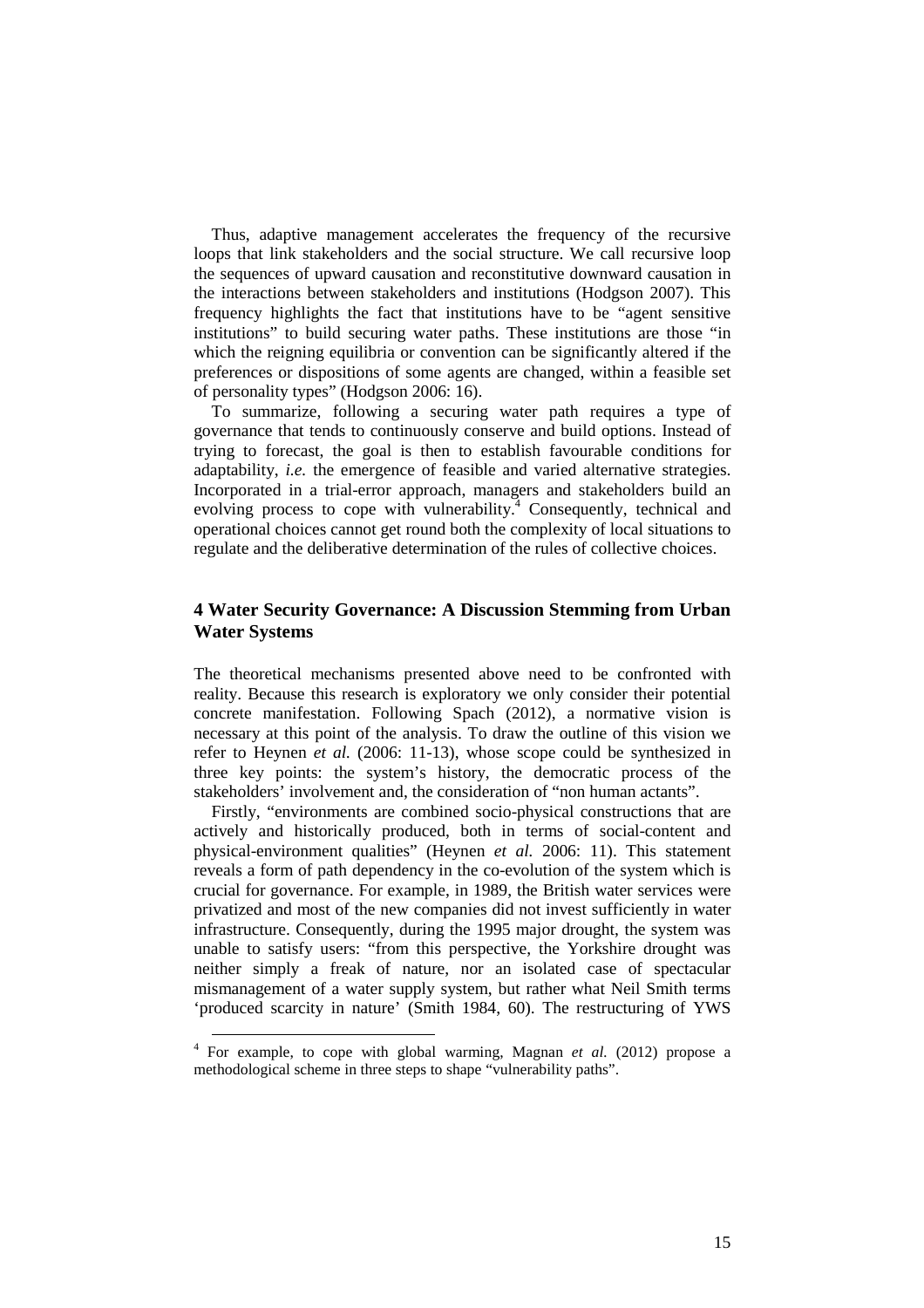[Yorkshire Water System] post privatization entailed changing flows of information and reconfiguring of resource and quality management techniques, altering not only decision-making practices but also the sanctioned actors and information involved in decision making" (Bakker 2000: 22).

Secondly, "socio-ecological 'sustainability' can only be achieved by means of a democratically controlled and organized process of socio-environmental (re)-construction" (Heynen *et al.* 2006: 13). The transformation of water governance in Munich during the 1990's is particularly relevant. All along the 19<sup>th</sup> century, drinking water was never treated in Munich. The quality of water was protected by an active municipal land-purchasing policy. But, with the development of modern agriculture, water became polluted and this generated a foul taste. Thus, after deliberating, the city council devised financial compensations to encourage farmers to switch to organic farming. These incentives were formalised *via* peculiar contracts: "farmers under contract are thereby bound by two obligations: namely by having contracted with the potable water distributor and by their contractual commitment to the organic farming association" (Krimmer 2010: 706). In the end, for an increase of only  $0.7$  eurocent per  $m<sup>3</sup>$ , water is still untreated and meets both sanitary and organoleptic criteria.

Thirdly, "processes of metabolic change are never socially or ecologically neutral" (Heynen *et al.* 2006: 13). The regulatory changes in the British water sector mentioned above illustrate this point, as does the analysis of the water sector in Athens carried out by Kallis (2010). It focuses on the coevolutionary process of water reforms in the Greek capital city considering two both evolutionary and interconnected sub-systems. On the one hand, the "policy system" grasps alternative policies of water supply; on the other hand, the "household system" tallies with the urban population behaviours and characteristics of uses. He notes that "the household and policy systems are in coevolutionary interaction with a bio-physical environment in and out of the city. They transform this environment and evolutionary adapt to their transformations […]. Biophysical conditions —together with socioeconomic and cultural conditions— constitute part of the selection environment for alternative household practices or policy actions" (Kallis 2010: 800). Thus, the chosen paths contribute to determining possible futures depending on the actors' perception. Using this conceptual framework, the author explains the vicious circle characterising the evolution of water uses in Athens and, finally, he proposes a "soft water path" (Gleick 2002), which consists in deviating governance modalities toward a participative and local management and to put an end to centralised management focused on infrastructural development and on top-down control of users.

Implicitly these three key points show us that: "non human 'actants' play an active role in mobilizing socio-natural circulatory and metabolic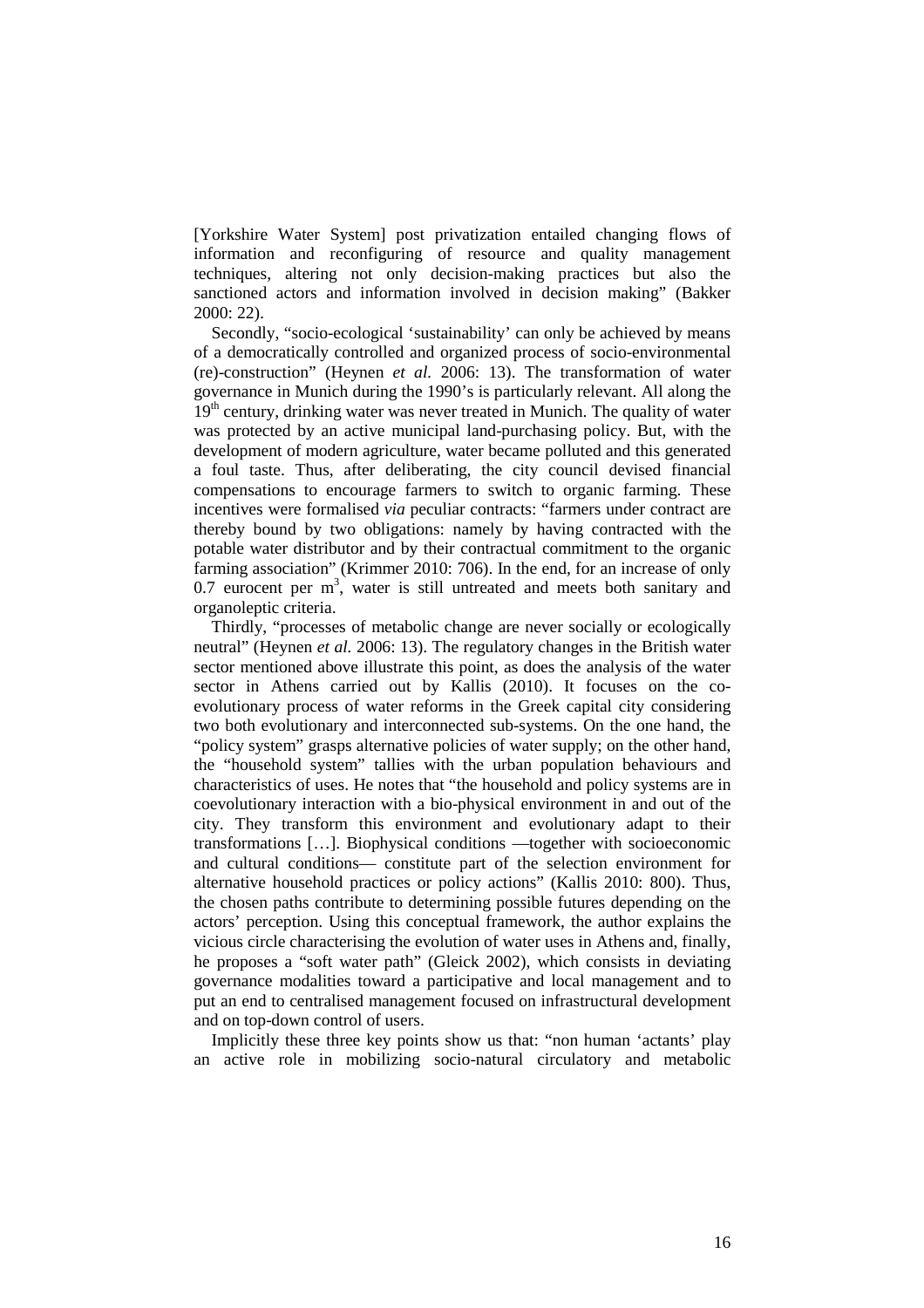processes" (Heynen *et al*. 2006: 11). They are determinant in the *modus operandi* of stakeholders' involvement and their acceptation of securing water paths. In that way, Flipo (2004) demonstrates the central role of indicators to make complexity "commensurable" for stakeholders. Indicators become an "actant object" because they question the determination of collective action problems (description, perception, objectification, solution scenarios, *etc.*) (Le Bourhis 2001; Latour 2006). Renou (2013) offers a stylized version of such indicators tracing a "sustainability area" for urban water system. This "sustainability area" identifies different alternatives toward securing water paths.

In this paper we did not mention the political dimension of securing water paths. We really think that politics and power determine the output of governance, even more so in the context of integrated and deliberative acceptation as promoted here. The main political challenge is to build a form of democracy that "protects social diversity" and new political rights for the population (right to a healthy environment, right to water, right to vote, *etc.*). However this new form of political citizenship can only operate if it is supported by other (economic, social and cultural) "citizen spaces", providing a way of overcoming the dialectical tension between the stakes of a new political citizenship and the challenges in terms of sociability and solidarity.

Institutional approaches based on polycentric (rather than state-centred) and multi-level governance (from the meta-constitutional to the operational level) provide a way out of fruitless dichotomies (public/private, formal/informal, mercantile/non-mercantile, *etc.*) highlighting new categories able to grasp social, technical and territorial diversity. However, by maintaining the assumption of neutral interaction between (autonomous) actors and (given) rules in the analysis, the author rules out the possibility of seeing polycentric governance as a socio-political process in which a wide diversity of individual strategies are deployed (Saravanan 2008). But, as the latter points out, looking forward to frame sustainable and concerted solutions should be based on a vision that grasp the complexity of "decision-making arenas" or "action arenas" (Ostrom 1990). A new line of research is thus emerging. It aims at focusing on complex natural systems, on the combined contributions of the game paradigm (Ost & Kerchove 2001) and on empowerment (Cleaver 2007). Regulatory power will play an essential role here, *i.e*. "instituting" collective action", which departs from the traditional functions assumed in a "command and control" regime: it must ensure the coupling of decentralized organizational learning and institutional dynamics. These conclusions provide innovative perspectives for our agenda for further research in order to define such action arenas that could help designing securing water paths.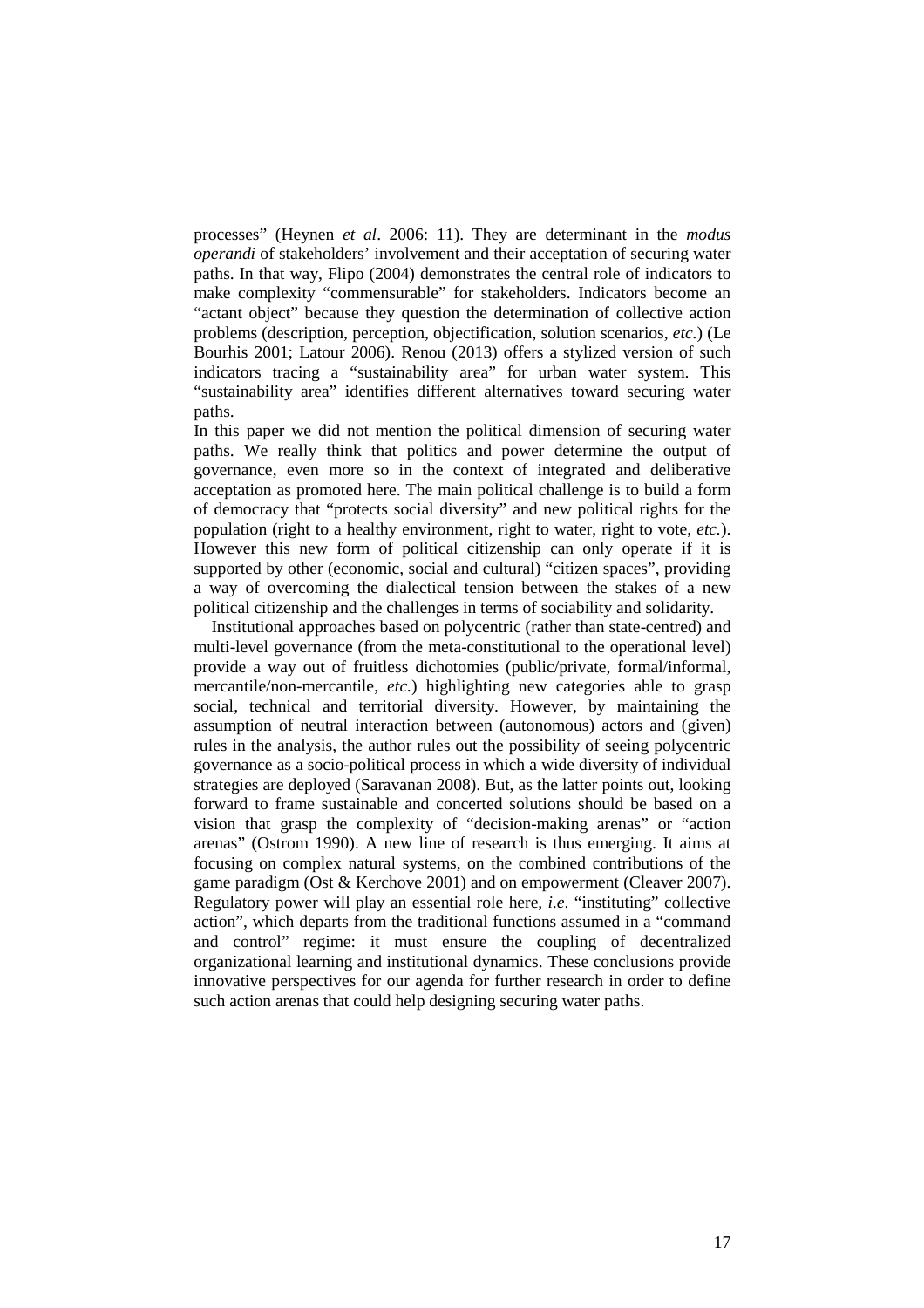#### **References**

- Aguilera-Klink F., E. Pérez-Moriana, J. Sánchez García, 2000, "The Social Construction of Scarcity: the Case of Water in Tenerife (Canary Islands)", *Ecological Economics*, 34(2): 233-245.
- Appelgren B., W. Klohn, 1999, "Management of Water Scarcity: A Focus on Social Capacities and Options", *Physics and Chemistry of the Earth*, 24(4): 361-373.
- Bakker K., 2012, "Water Security: Research Challenges and Opportunities", *Science*, 337: 914-915.
- Bakker K., 2000, "Privatising Water, Producing Scarcity: The Yorkshire Drought of 1995", *Economic Geography*, 76(1): 4-27.
- Barbier R., 2011, "La sécurisation de l'approvisionnement en eau potable: un tour d'horizon des enjeux et des leviers d'action", *In* G. Bouleau, L. Guérin-Schneider (eds.), *Des tuyaux et des hommes. Les réseaux d'eau en France*, Paris, QUAE: 123-133.
- Barraqué B., 2004, *Institutional Issues*, Series on Water and Ethics n° 11, Paris UNESCO.
- Bergson H., 1998 [1930], "The Possible and the Real", *In* D. Browning, W.T. Myers (eds.), *Philosophers of Process*, New-York, Fordham University Press: 175-186.
- Berkes F., J. Colding, C. Folke, 2003, *Navigating Social-ecological Systems: Building Resilience for Complexity and Change*, Cambridge, Cambridge University Press.
- Blackmore J.M., R.A.J. Plant, 2008, "Risk and Resilience to Enhance Sustainability with Application to Urban Water Systems", *Journal of Water Resources Planning and Management*, 134(3): 224-233.
- Bogardi J.J. *et al*., 2012. "Water Security for a Planet under Pressure: Interconnected Challenges of a Changing World Call for Sustainable Solutions", *Environmental Sustainability*, 4: 35-43.
- Bolognesi T., 2012, "Le système hydrique urbain: une grille d'analyse originale pour qualifier les défis de la gestion de l'eau dans les villes européennes", working paper 14/2012, Grenoble, EDDEN lab.
- Boulding K.E., 1966, "The Economics of the Coming Spaceship Earth", *In* Henry Jarrett (ed.), *Environmental Quality in a Growing Economy*, Baltimore, Hopkins: 3-14.
- Brousseau E., T. Dedeurwaerdere, B. Siebenhüner, 2012, *Reflexive Governance for Global Public Goods*, Cambridge, MIT Press.
- Buchs A., 2012, *Observer, caractériser et comprendre la pénurie en eau. Une approche institutionnaliste de l'évolution du mode d'usage de l'eau en Espagne et au Maroc*, PhD dissertation, May  $15<sup>th</sup>$ , Univ. Grenoble Alpes.
- Burchi S., 2012, "A Comparative Review of Contemporary Water Resources Legislation: Trends, Developments and an Agenda for Reform", *Water International*, 37(6): 613-627.
- Carpenter S.R., L.H. Gunderson, 2001, "Coping with Collapse: Ecological and Social Dynamics in Ecosystem Management", *BioScience*, 51: 451-457.
- Centre d'analyse stratégique (CAS), (2013), *Pour une gestion durable de l'eau en France. Volet 3 : Les risques stratégiques de la gestion quantitative de l'eau en France et les perspectives d'adaptation à l'horizon 2030*, Note d'analyse n° 328.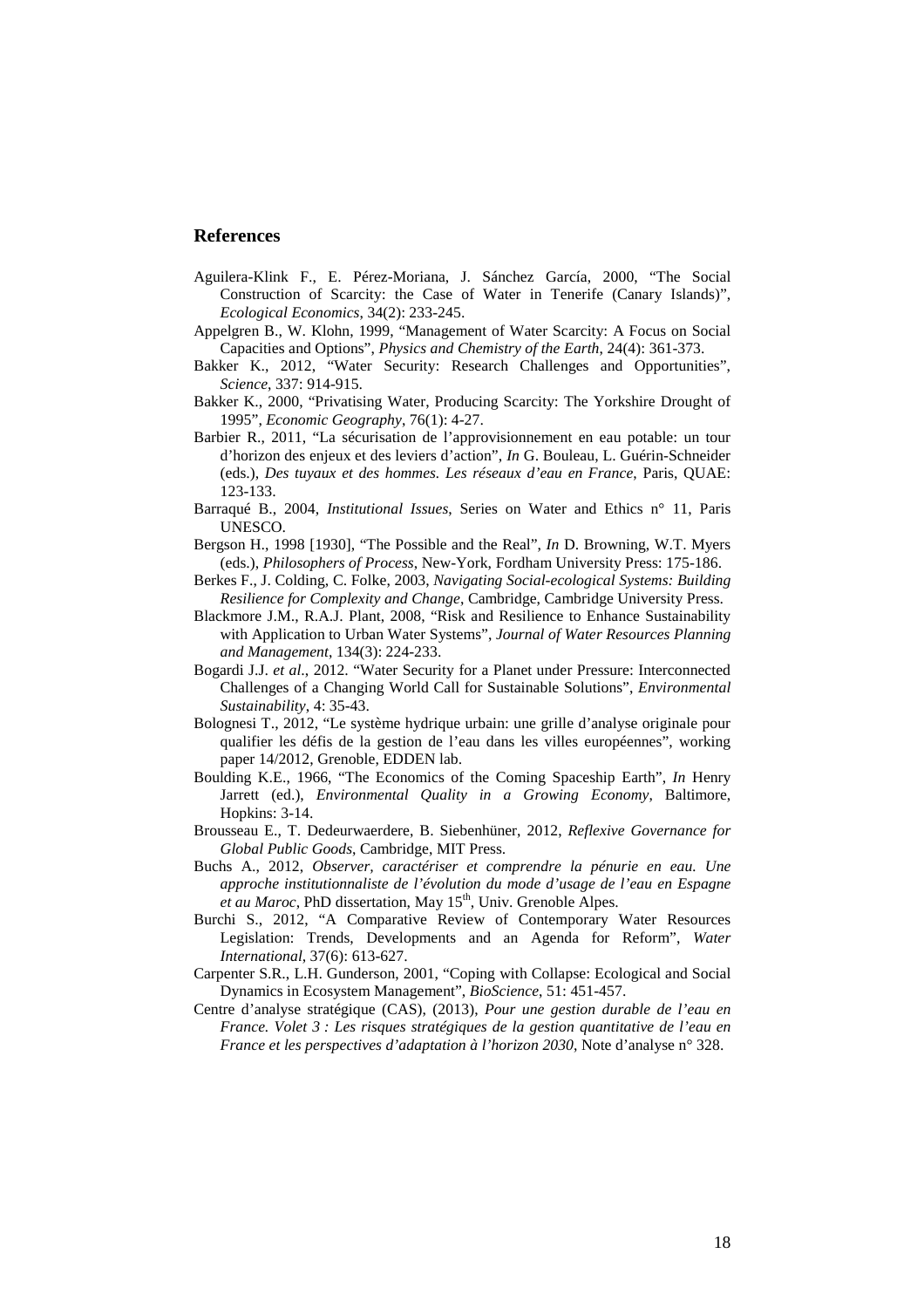- Ciriacy-Wantrup S. von, (1969), "Natural Resources in Economic Growth: The Role of Institutions and Policies", *American Journal of Agricultural Economics*, 51(5): 1314-1324.
- Cleaver F., 2007, "Understanding Agency in Collective Action", *Journal of Human Development*, 8(2): 223-244.
- Cook C., Bakker K., 2012. "Water Security : Debating an Emerging Paradigm", *Global Environmental Change*, 22: 94-102.
- Costanza R. *et. al.*, 1997, "The Value of the World's Ecosystem Services and Natural Capital, *Nature*, 387: 253-260.
- Costanza R., Daly H.E., 1987, "Toward an Ecological Economics", *Ecological Modelling*, 38: 1-7.
- Cox M., 2011, "Advancing the Diagnostic Analysis of Environmental Problems", *International Journal of the Commons*, 5(2): 346-363.
- Dietz Frank J., J. van der Straaten, 1992, "Rethinking Environmental Economics: Missing Links between Economic Theory and Environmental Policy", *Journal of Economic Issues*, 26(1): 27-51.
- Falkenmark M., J. Lundqvist, 1998, "Towards Water Security: Political Determination and Human Adaptation Crucial", *Natural Resources Forum*, 21(1): 37-51.
- Falkenmark M., 2000, *No Freshwater Security without Major Shift in Thinking. Ten Years Message from the Stockholm Water Symposia*, Stockholm International Water Institute.
- Falkenmark M., 2003, "Freshwater as Shared between Society and Ecosystems: from Divided Approaches to Integrated Challenges", *Philosophical Transactions of the Royal Society (B)*, 358(1440): 2037-2049.
- FAO, 2000, *New Dimensions in Water Security. Water, Society and Ecosystem Services in the 21st Century*, AGL/MISC/25/2000, Rome, FAO.
- Ferguson B.C., R.R. Brown, A. Deletic, 2013, "Diagnosing Transformative Change in Urban Water Systems: Theories and Frameworks", *Global Environmental Change*, 23: 264-280.
- Flipo F., 2004, "L'indicateur comme pratique diplomatique dans le contexte du développement durable", *Cosmopolitiques*, 8: 63-76.
- Folke C., 2006, "Resilience: The Emergence of a Perspective for Social-ecological Systems Analyses", *Global Environmental Change*, 16(3): 253-267.
- Froger G., 1997, "Éléments pour une théorie institutionnelle des ressources naturelles et de l'environnement", *Économie et Sociétés*, 35: 147-169.
- Gleick P.H., 2002, "Water Management: Soft Water Paths", *Nature*, 418: 373.
- Global Water Partnership (GWP), 2000, *Towards Water Security: A Framework for Action*, Stockholm, Global Water Partnership.
- Grey D., C.W. Sadoff, (2007), "Sink or Swim? Water Security for Growth and Development", *Water Policy*, 9: 545-571.
- Gunderson L.H., C.S. Holling (eds.), 2002, *Panarchy: Understanding Transformations in Human and Natural Systems*, Washington, Island Press.
- Heynen, N., M. Kaika, E. Swyngedouw, 2006, *In the Nature of Cities: Urban Political Ecology and the Politics of Urban Metabolism (Questioning Cities)*, London, Routledge.
- Hodgson G., 2006, "What Are Institutions?", *Journal of Economic Issues*, 40: 1-25.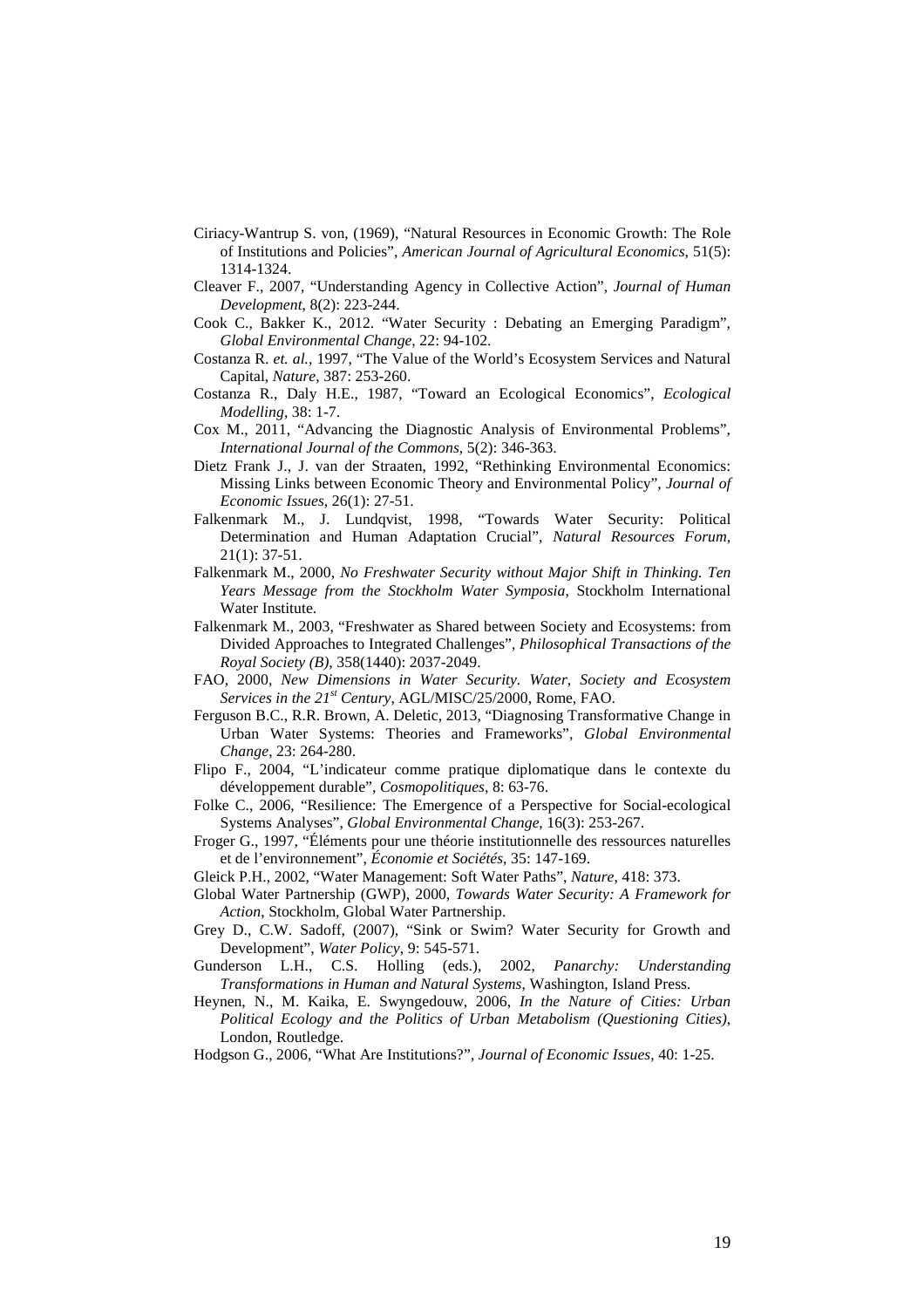- Hodgson G., 2007, "Institutions and Individuals: Interaction and Evolution", *Organization Studies*, 28(1): 95-116.
- Hodson M., S. Marvin, 2007. "Urban Ecological Security: A New Urban Paradigm?", *International Journal of Urban and Regional Research*, 33(1): 193-215.
- Hofwegen P. van, 2009, "Capacity Challenges on the Path towards Water Security", *In* G.J. Alaert, N.L. Dickinson (eds.), *Water for a Changing World. Developing Local Knowledge and Capacity*, Delft, UNESCO-IHE: 201-213.
- Homer-Dixon T., 1995, "The Ingenuity Gap: Can Poor Countries Adapt to Resource Scarcity?", *Population and Development Review*, 21(3): 587-612.
- Houdet J., M. Trommetter, J. Weber, 2012, "Understanding Changes in Business Strategies Regarding Biodiversity and Ecosystem Services", *Ecological Economics*, 73: 37-46.
- Kallis G., R.B.Norgaard, 2010, "Coevolutionary Ecological Economics", *Ecological Economics*, 69: 690-699.
- Kallis G., 2010, "Coevolution in Water Resource Development: The Vicious Cycle of Water Supply and Demand in Athens, Greece", *Ecological Economics*, 69: 796- 809.
- Krimmer I., 2010, "La protection de l'eau potable grâce à l'agriculture biologique : l'exemple de la Ville de Munich", *Les Cahiers de droit*, 51(3-4): 705-728.
- Kuhnert S., 2001, "An Evolutionary Theory of Collective Action: Schumpetarian Entrepreneurship for the Common Good", *Constitutional Political Economics*, 12: 13-29.
- Latour B., 2006, *Défaire la société, refaire de la sociologie*, Paris, La Découverte.
- Lautze J., H. Manthrithilake, 2012, "Water Security: Old Concepts, New Package, What Value?", *Natural Resources Forum*, 36: 76-87.
- Le Bourhis J.P., 2001, "Complexité et trajectoires d'apprentissage dans l'action publique. Les instruments de gestion durable des ressources en eau en France et au Royaume-Uni", *Revue internationale de politique comparée*, 10(2): 161-175.
- Lundqvist J., P. Appasamy, P. Nelliyat, 2003, "Dimensions and Approaches for Third World City Water Security", *Philosophical Transactions of the Royal Society (B)*, 358(1440): 1985-1996.
- Magnan A., V. Duvat, E. Garnier, 2012, "Reconstituer les 'trajectoires de vulnérabilité' pour penser différemment l'adaptation au changement climatique", *Natures Sciences Sociétés*, 20: 82-91.
- Miquel G., 2003, *La qualité de l'eau et de l'assainissement en France*, Rapport de l'Office parlementaire d'évaluation des choix scientifiques et techniques, n° 215, Paris, Sénat.
- Molle F., 2008, "Nirvana Concepts. Narratives and Policy Models: Insights from the Water Sector", *Water Alternatives*, 1(1): 131-156.
- Norgaard R.B., 1984, "Coevolutionary Development Potential", *Land Economics*, 60(2): 160-173.
- Norgaard R.B., 1994, *Development Betrayed: the End of Progress and a Coevolutionary Revisioning in the Future*, London, Routledge.
- Norman E. *et al.*, 2010, *Water Security: A Primer Program on Water Governance*, Vancouver, UBC.
- Opschoor H., J. van der Straaten, 1993, "Sustainable Development: An Institutional Approach", *Ecological Economics*, 7(2): 203-222.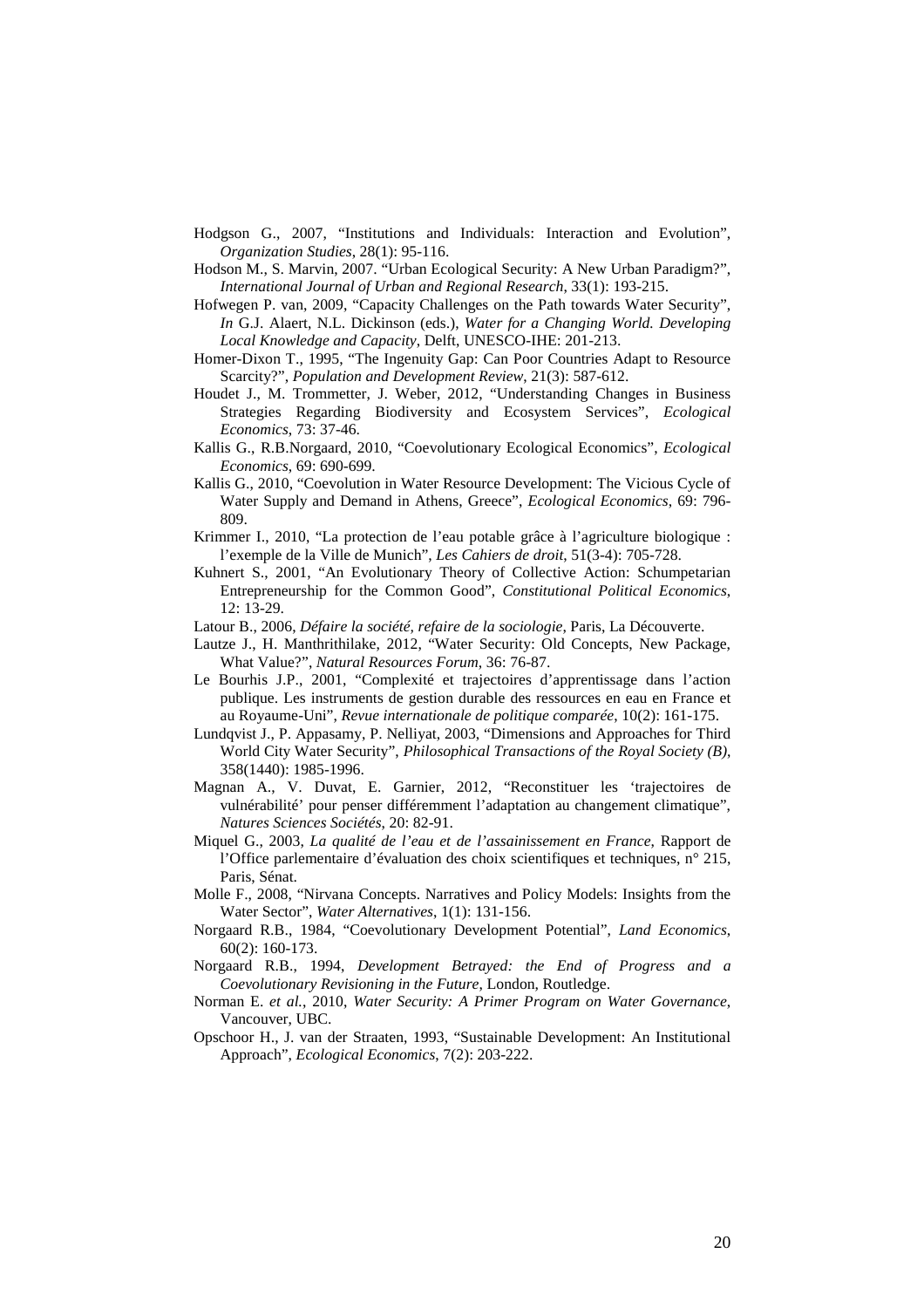- Ost, F., M. Kerchove, 1991, "Le jeu, un paradigme fécond pour la théorie du droit?", *Droit et société*, 17-18: 173-205.
- Ostrom E., M. Janssen, 2004, "Multi-level Governance and Resilience of Socioecological Systems", *In* M. Spoor (ed.), *Globalisation, Poverty and Conflict*, Kluwer, Kluwer Academic Publishers: 239-259.
- Ostrom E., 1990, *Governing the Commons: the Evolution of Institutions for Collective Actions*, Cambridge, Cambridge University Press.
- Ostrom E., 2005, *Understanding Institutional Diversity*, Princeton, Princeton University Press.
- Ostrom E., 2007, "A Diagnostic Approach for Going Beyond Panaceas", *Proceedings of the National Academy of Sciences of the United States of America*, 104(39): 15181-15187.
- Ostrom E., 2009, "A General Framework for Analysing Sustainability of Socialecological Systems", *Science*, 325: 419-422.
- Ostrom E., M. Cox, 2010, "Moving Beyond Panaceas: A Multi-Tiered Diagnostic Approach for Social-ecological Analysis", *Environmental Conservation*, 37(4): 451-463.
- Pachova N.I., L. Jansky, M. Nakayama, 2008, *International Water Security: Domestic Threats and Opportunities*. New York, United Nations University Press.
- Pahl-Wostl C., 2009, "A Conceptual Framework for Analysing Adaptive Capacity and Multi-level Learning Processes in Resource Governance Regimes", *Global Environmental Change*, 18: 354-365.
- Pahl-Wostl C., G. Holtz, B. Kastens, C. Knieper, 2010, "Analyzing Complex Water Governance Regimes: The Management and Transition Framework", *Environmental Science & Policy*, 13(7): 571-581.
- Palmer M.A., 2010, "Water Resources: Beyond Infrastructure", *Nature*, 467: 534- 535.
- Renou Y., 2013, "Écologie politique urbaine, métabolisme et résilience hydro-sociale: considérations théoriques et implications méthodologiques", symposium "Écologie politique *vs* écologie industrielle", Clermont-Ferrand, 20-22 mars.
- Saravanan V.S., 2008, "A Systems Approach to Unravel Complex Water Management Institutions", *Ecological complexity*, 5: 202-215.
- Savenije H.H.G., 2002, "Why Water is Not an Ordinary Economic Good, or Why the Girl is Special", *Physics and Chemistry of the Earth*, 27(11): 741-744.
- Smith N., 1984, *Uneven Development*, Oxford, Basil Blackwell.
- Söderbaum P., 1992, "Neoclassical and Institutional Approaches to Development and Environment", *Ecological Economics*, 5(2): 127-144.
- Söderbaum P., 2007, "Towards Sustainability Economics: Principles and Values", *Journal of Bioeconomics*, 9(3): 205-225.
- Spash C.L., 1999, "The Development of Environmental Thinking in Economics", *Environmental Values*, 8(4): 413-435.
- Spash C.L., 2011, "Social Ecological Economics: Understanding the past to see the future", *American Journal of Economics and Sociology*, 70(2): 340-375.
- Spash C.L., 2012, "New Foundations for Ecological Economics", *Ecological Economics*, 77: 36-47.
- Starr J., 1991, "Water wars", *Foreign Policy*, 82: 17-36.